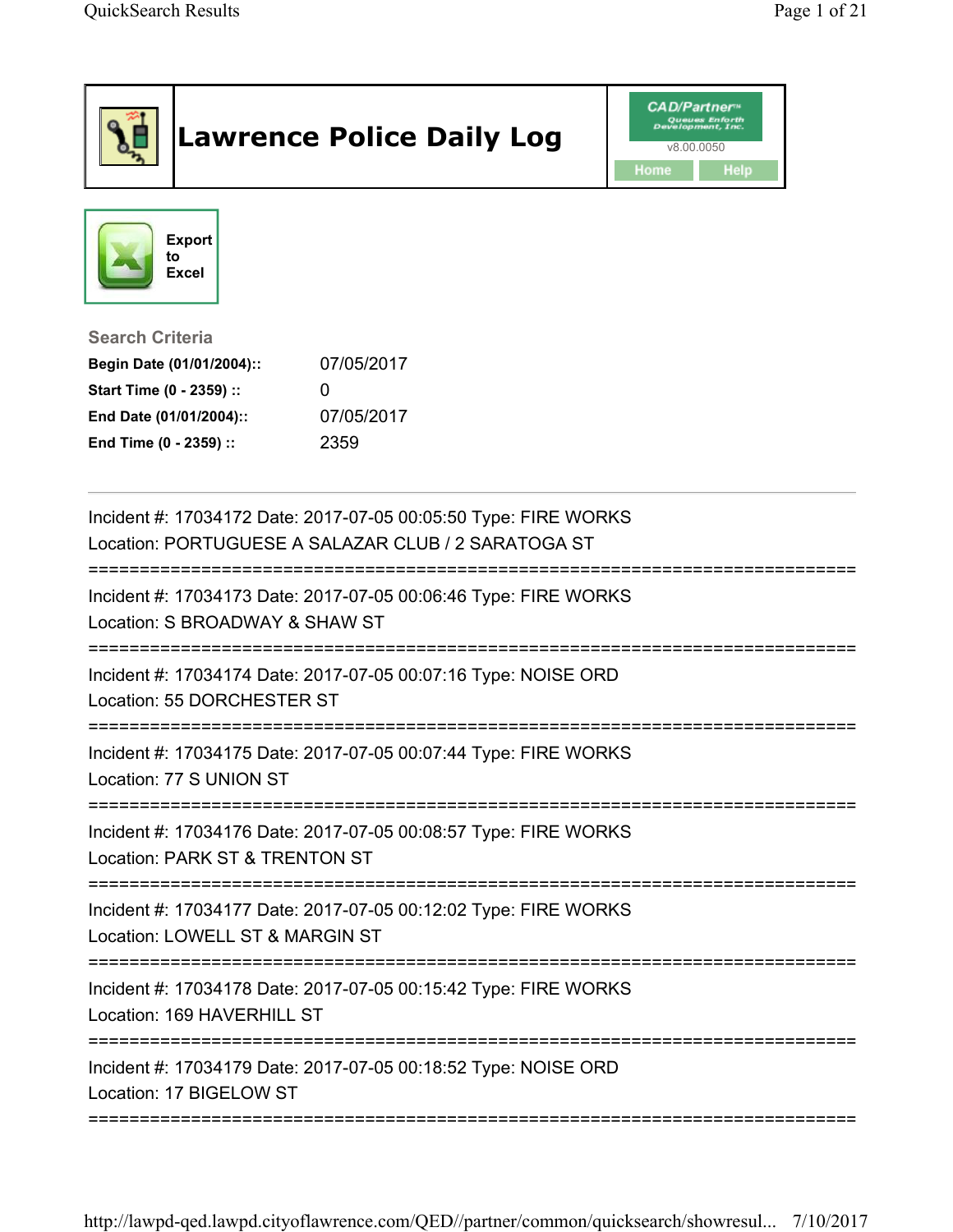| Incident #: 17034180 Date: 2017-07-05 00:20:22 Type: FIRE WORKS<br>Location: PORTUGUESE A SALAZAR CLUB / 2 SARATOGA ST                    |
|-------------------------------------------------------------------------------------------------------------------------------------------|
| Incident #: 17034181 Date: 2017-07-05 00:20:45 Type: NOISE ORD<br>Location: MYRTLE ST & WILLOW ST                                         |
| Incident #: 17034182 Date: 2017-07-05 00:21:16 Type: FIRE WORKS<br>Location: 43 BRUCE ST                                                  |
| Incident #: 17034183 Date: 2017-07-05 00:21:45 Type: FIRE WORKS<br>Location: BERKELEY ST & SAUNDERS ST<br>=============================== |
| Incident #: 17034184 Date: 2017-07-05 00:24:49 Type: NOISE ORD<br>Location: 24 CHESTER ST<br>=====================================        |
| Incident #: 17034185 Date: 2017-07-05 00:25:32 Type: NOISE ORD<br>Location: 101 KNOX ST<br>.=============================                 |
| Incident #: 17034186 Date: 2017-07-05 00:29:37 Type: NOISE ORD<br>Location: LOWELL ST & MARGIN ST                                         |
| Incident #: 17034187 Date: 2017-07-05 00:35:14 Type: DISTURBANCE<br>Location: 132 BEACON AV                                               |
| Incident #: 17034188 Date: 2017-07-05 00:35:43 Type: STOL/MV/PAS<br>Location: 25 KINGSTON ST                                              |
| Incident #: 17034189 Date: 2017-07-05 00:38:31 Type: DOMESTIC/PAST<br>Location: HAMPSHIRE ST & CEDAR ST                                   |
| Incident #: 17034190 Date: 2017-07-05 00:56:32 Type: B&E/PAST<br>Location: 570 S UNION ST #12                                             |
| Incident #: 17034191 Date: 2017-07-05 01:07:11 Type: FIRE WORKS<br>Location: 105 OXFORD ST                                                |
| Incident #: 17034192 Date: 2017-07-05 01:16:50 Type: NOISE ORD<br>Location: 47 JUNIPER ST                                                 |
| Incident #: 17034193 Date: 2017-07-05 01:25:40 Type: M/V STOP                                                                             |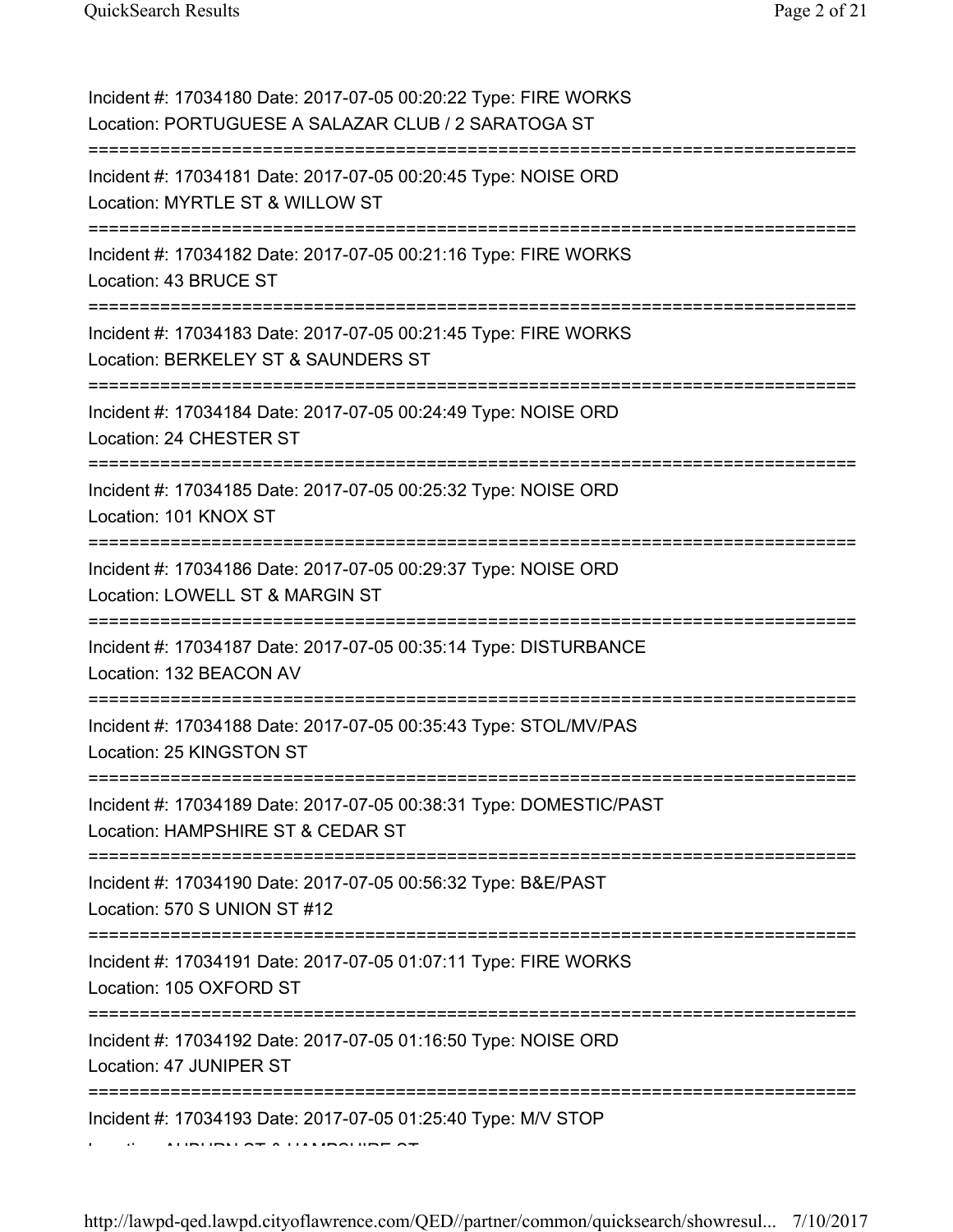| Incident #: 17034194 Date: 2017-07-05 01:41:43 Type: HIT & RUN M/V<br>Location: LAWRENCE ST & PARK ST  |
|--------------------------------------------------------------------------------------------------------|
| Incident #: 17034195 Date: 2017-07-05 01:44:43 Type: M/V STOP<br>Location: FRANKLIN ST & LOWELL ST     |
| Incident #: 17034196 Date: 2017-07-05 01:47:39 Type: NOISE ORD<br>Location: 15 BIRCH ST                |
| Incident #: 17034197 Date: 2017-07-05 01:49:14 Type: M/V STOP<br>Location: LEBANON ST & WHITE ST       |
| Incident #: 17034198 Date: 2017-07-05 01:58:22 Type: M/V STOP<br>Location: LAWRENCE ST & SARATOGA ST   |
| Incident #: 17034199 Date: 2017-07-05 02:09:26 Type: M/V STOP<br>Location: JACKSON ST & PARK ST        |
| Incident #: 17034201 Date: 2017-07-05 02:11:10 Type: FIRE WORKS<br>Location: OHIO AVE                  |
| Incident #: 17034200 Date: 2017-07-05 02:12:03 Type: M/V STOP<br>Location: CARVER ST & SALEM ST        |
| Incident #: 17034202 Date: 2017-07-05 02:13:37 Type: ALARMS<br>Location: DUNKIN DONUTS / 50 S BROADWAY |
| Incident #: 17034203 Date: 2017-07-05 02:15:44 Type: M/V STOP<br>Location: LOAN USA / 92 BROADWAY      |
| Incident #: 17034204 Date: 2017-07-05 02:16:05 Type: M/V STOP<br>Location: 370 BROADWAY                |
| Incident #: 17034205 Date: 2017-07-05 02:31:13 Type: M/V STOP<br>Location: 9 OLIVE AV                  |
| Incident #: 17034206 Date: 2017-07-05 02:40:05 Type: M/V STOP<br>Location: ERVING AV & MYRTLE CT       |
|                                                                                                        |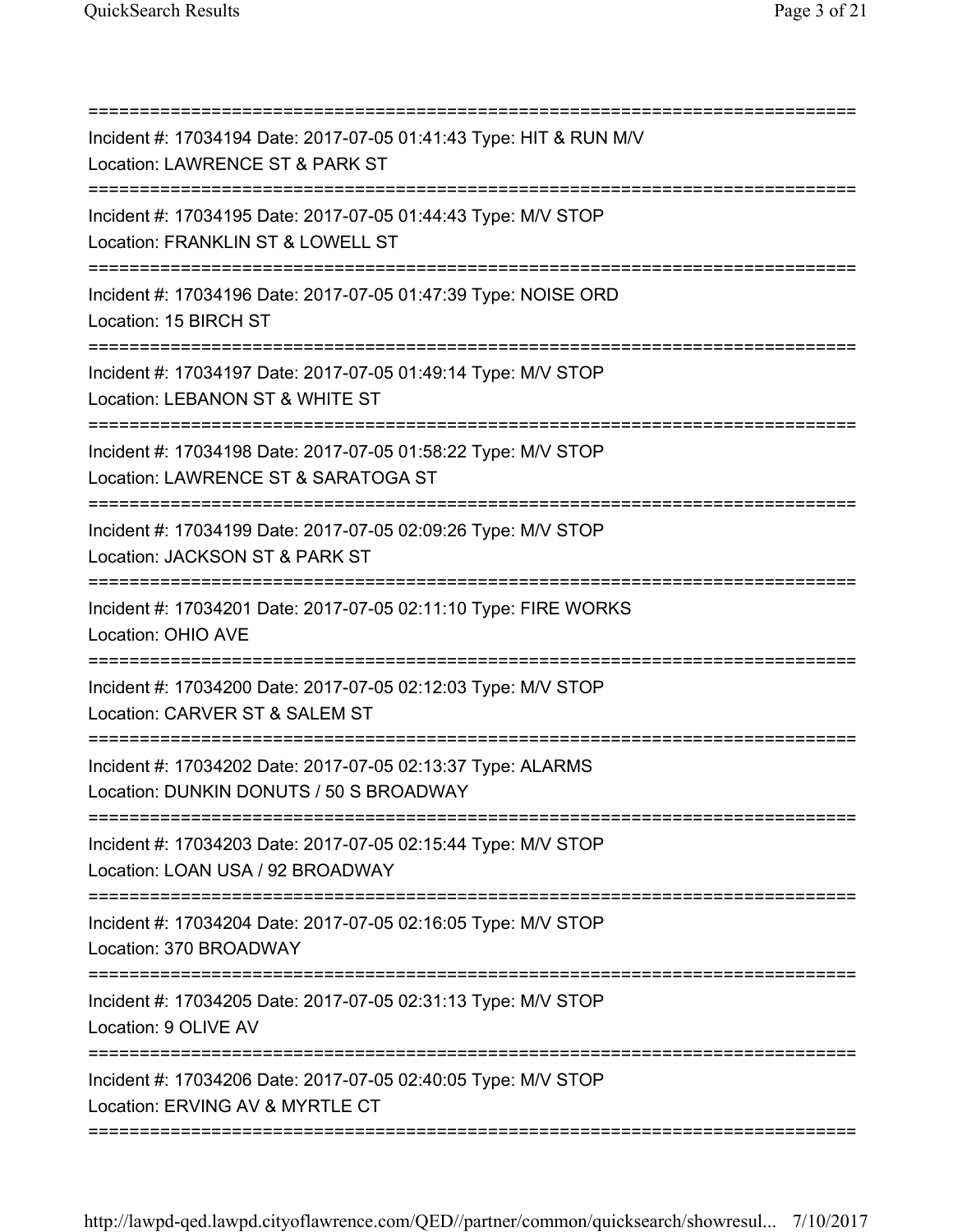| Incident #: 17034207 Date: 2017-07-05 02:43:59 Type: DISTURBANCE<br>Location: 291 ESSEX ST                       |
|------------------------------------------------------------------------------------------------------------------|
| Incident #: 17034208 Date: 2017-07-05 02:44:01 Type: DISTURBANCE<br>Location: 139 MAY ST FL 3 REAR               |
| Incident #: 17034209 Date: 2017-07-05 02:54:04 Type: M/V STOP<br>Location: 600 ESSEX ST                          |
| Incident #: 17034210 Date: 2017-07-05 02:57:08 Type: M/V STOP<br>Location: S UNION ST & WINTHROP AV              |
| Incident #: 17034211 Date: 2017-07-05 03:07:43 Type: M/V STOP<br>Location: HAVERHILL ST & LAWRENCE ST            |
| Incident #: 17034212 Date: 2017-07-05 03:08:27 Type: M/V STOP<br>Location: S UNION ST & WINTHROP AV<br>========= |
| Incident #: 17034215 Date: 2017-07-05 03:10:48 Type: BUILDING CHK<br>Location: 60 HILLSIDE AV                    |
| Incident #: 17034213 Date: 2017-07-05 03:13:59 Type: M/V STOP<br>Location: HAVERHILL ST & PERRY AV               |
| Incident #: 17034214 Date: 2017-07-05 03:17:15 Type: M/V STOP<br>Location: HAVERHILL ST & RESERVOIR ST           |
| Incident #: 17034216 Date: 2017-07-05 03:23:21 Type: M/V STOP<br>Location: 38 HOLLY ST                           |
| Incident #: 17034217 Date: 2017-07-05 03:50:05 Type: DISTURBANCE<br>Location: PARKING LOT / MAGINNIS AV          |
| Incident #: 17034218 Date: 2017-07-05 03:52:46 Type: MEDIC SUPPORT<br>Location: 220 CARLETON ST FL 1             |
| Incident #: 17034219 Date: 2017-07-05 03:55:37 Type: M/V STOP<br>Location: LOWELL ST & MARGIN ST                 |
| Incident #: 17034220 Date: 2017-07-05 03:59:18 Type: M/V STOP                                                    |
|                                                                                                                  |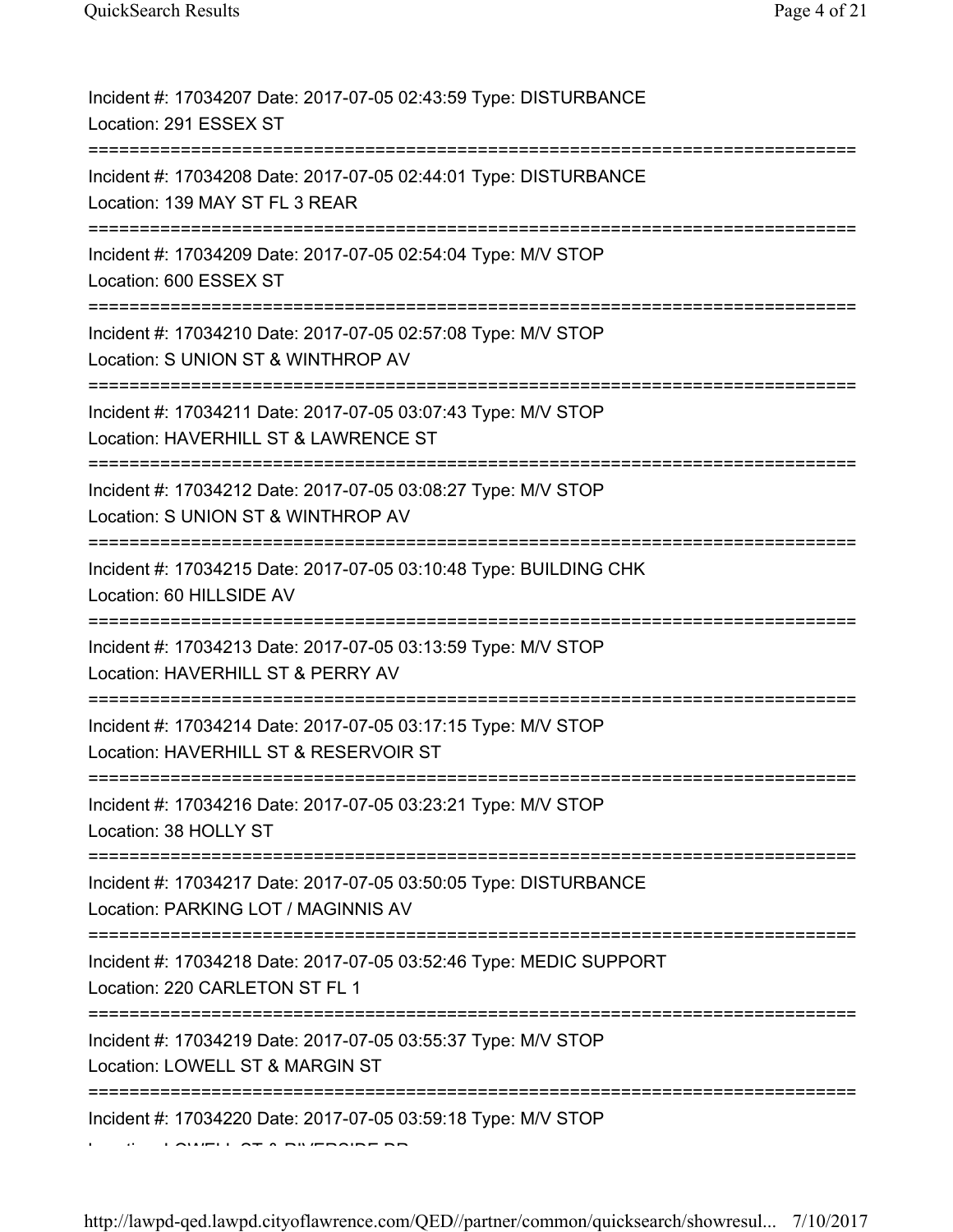| ============================                                                                                                         |
|--------------------------------------------------------------------------------------------------------------------------------------|
| Incident #: 17034221 Date: 2017-07-05 04:12:01 Type: TOW/REPOSSED<br>Location: 27 ARLINGTON ST                                       |
| Incident #: 17034222 Date: 2017-07-05 04:19:55 Type: UNWANTEDGUEST<br>Location: 42 BRADFORD ST #A<br>=============================== |
| Incident #: 17034223 Date: 2017-07-05 04:33:08 Type: ASSSIT OTHER PD<br>Location: METHUEN MASS / HAVERHILL ST & JOY TER              |
| Incident #: 17034224 Date: 2017-07-05 04:49:03 Type: MAL DAMAGE<br>Location: 23 WASHINGTON ST                                        |
| Incident #: 17034225 Date: 2017-07-05 05:00:47 Type: ALARMS<br>Location: 35 KNOX ST #2                                               |
| Incident #: 17034226 Date: 2017-07-05 05:06:05 Type: NOISE ORD<br>Location: 27 WILLOW ST                                             |
| Incident #: 17034227 Date: 2017-07-05 05:07:32 Type: DISTURBANCE<br>Location: 176 PHILLIPS ST<br>=================================== |
| Incident #: 17034228 Date: 2017-07-05 05:17:32 Type: M/V STOP<br>Location: 22 BROADWAY AV                                            |
| Incident #: 17034229 Date: 2017-07-05 05:21:31 Type: ALARM/BURG<br>Location: 35 KNOX ST                                              |
| Incident #: 17034230 Date: 2017-07-05 05:24:35 Type: M/V STOP<br>Location: BROADWAY & COMMON ST<br>;=======================          |
| ,,,,,,,,,,,,,,,,<br>Incident #: 17034231 Date: 2017-07-05 05:27:38 Type: ALARMS<br>Location: HELEN CLEANERS / 313 BROADWAY           |
| Incident #: 17034232 Date: 2017-07-05 05:35:44 Type: LARCENY/PAST<br>Location: LOWELL ST & OXFORD ST                                 |
| Incident #: 17034233 Date: 2017-07-05 05:54:46 Type: TRESPASSING<br>Location: DON KENNETT, INC. / 395 BROADWAY                       |
|                                                                                                                                      |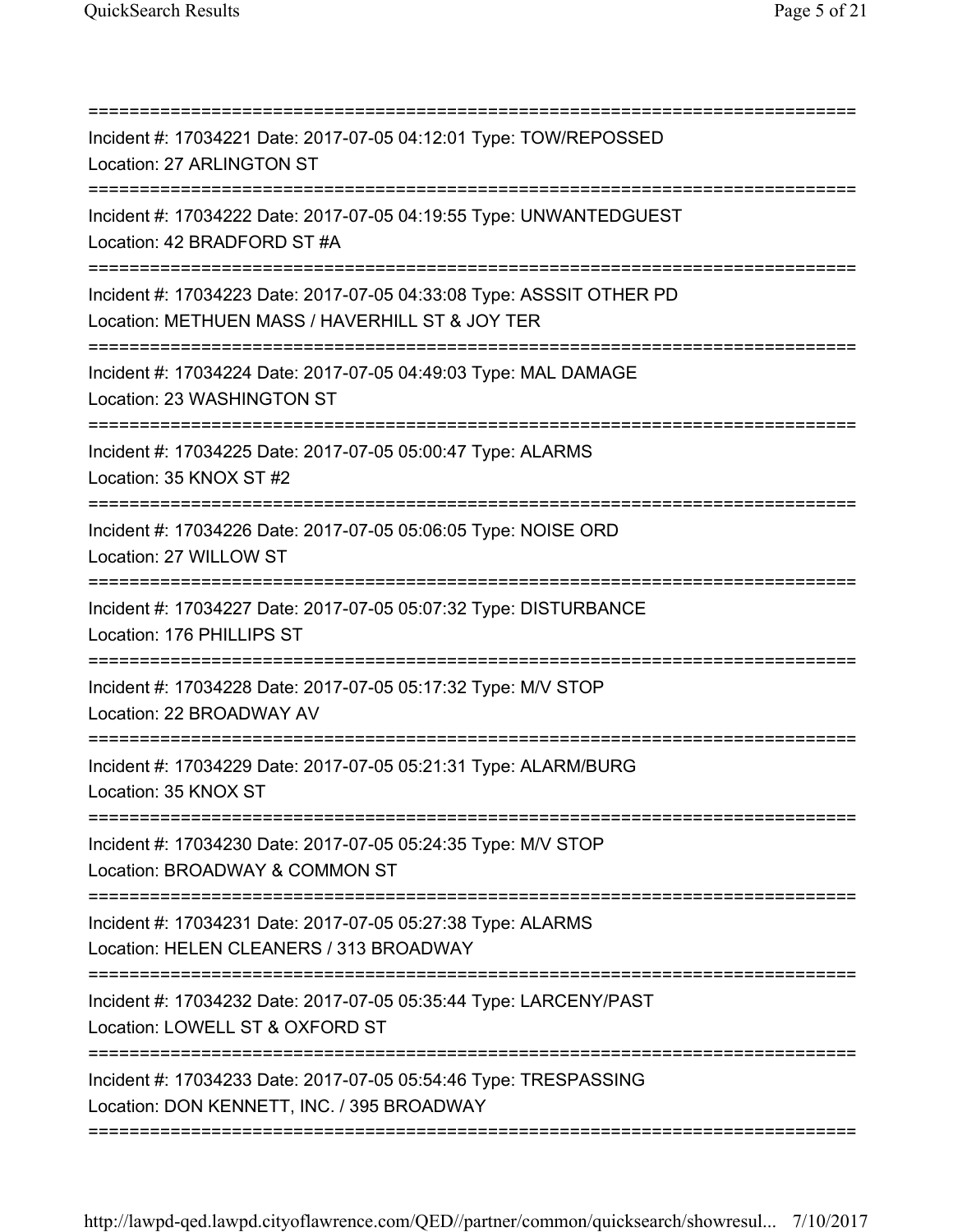| Incident #: 17034234 Date: 2017-07-05 06:01:47 Type: DRUG OVERDOSE<br>Location: 257 BROADWAY                                |
|-----------------------------------------------------------------------------------------------------------------------------|
| Incident #: 17034235 Date: 2017-07-05 06:03:05 Type: MAL DAMAGE<br>Location: 681 ESSEX ST                                   |
| Incident #: 17034236 Date: 2017-07-05 06:08:04 Type: MAL DAMG PROG<br>Location: 34 NEWTON ST #2                             |
| Incident #: 17034237 Date: 2017-07-05 07:10:31 Type: ALARMS<br>Location: J Q COMMUNICATIONS / 191 S BROADWAY                |
| Incident #: 17034238 Date: 2017-07-05 07:16:23 Type: DK (DRUNK)<br>Location: HOWARD PARK / BIRCHWOOD RD & LAWRENCE ST       |
| Incident #: 17034239 Date: 2017-07-05 07:42:27 Type: RECOV/STOL/MV<br>Location: 35 ABBOTT ST                                |
| Incident #: 17034240 Date: 2017-07-05 07:45:30 Type: M/V STOP<br>Location: BRUCE ST & ERVING AV                             |
| Incident #: 17034241 Date: 2017-07-05 07:58:02 Type: MEDIC SUPPORT<br>Location: 240 BROADWAY                                |
| Incident #: 17034242 Date: 2017-07-05 08:22:33 Type: MV/BLOCKING<br>Location: 10 MONMOUTH ST                                |
| Incident #: 17034243 Date: 2017-07-05 09:06:37 Type: B&E/PAST<br>Location: 33 ALLSTON ST #4<br>---------------------------- |
| Incident #: 17034244 Date: 2017-07-05 09:18:57 Type: TRESPASSING<br>Location: 11 DIAMOND ST                                 |
| Incident #: 17034245 Date: 2017-07-05 09:21:08 Type: ALARM/BURG<br>Location: ST JOSEPH'S RECTORY / 241 HAMPSHIRE ST         |
| Incident #: 17034246 Date: 2017-07-05 09:26:40 Type: ABAND MV<br>Location: 24 26 MAGNOLIA ST                                |
| Incident #: 17034247 Date: 2017-07-05 09:30:09 Type: PARK & WALK                                                            |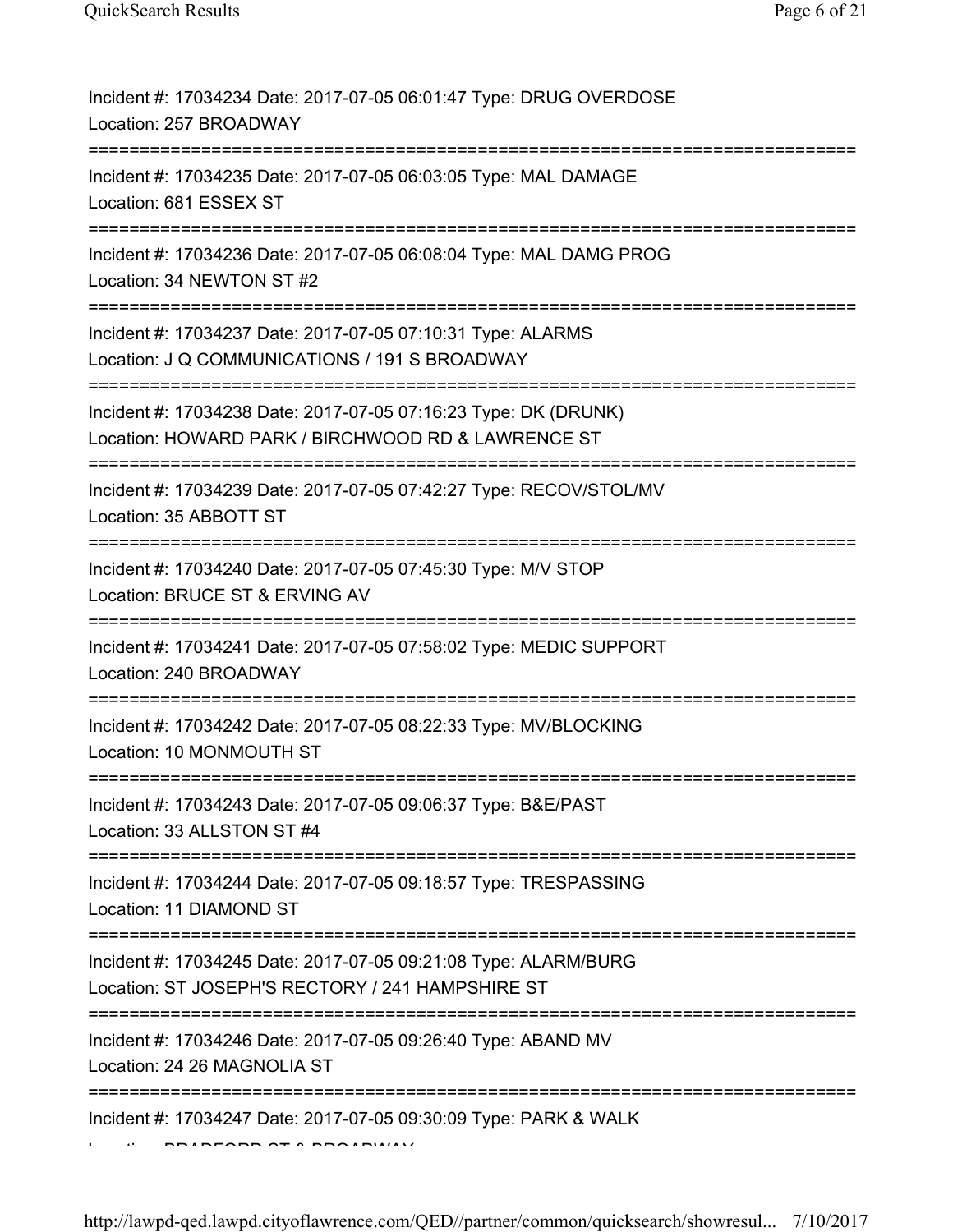| Incident #: 17034248 Date: 2017-07-05 09:46:29 Type: EXTRA SURVEIL<br>Location: 360 BROADWAY                                     |
|----------------------------------------------------------------------------------------------------------------------------------|
| Incident #: 17034249 Date: 2017-07-05 09:53:12 Type: TOW OF M/V<br>Location: HAVERHILL ST & MARGIN ST<br>======================= |
| Incident #: 17034252 Date: 2017-07-05 09:56:13 Type: LARCENY/PAST<br>Location: 191 SALEM ST                                      |
| Incident #: 17034250 Date: 2017-07-05 09:57:18 Type: SUS PERS/MV<br>Location: 294 SALEM ST                                       |
| Incident #: 17034251 Date: 2017-07-05 09:58:11 Type: ALARM OF FIRE<br>Location: 4 UNION ST                                       |
| Incident #: 17034258 Date: 2017-07-05 10:00:53 Type: MAL DAMAGE<br>Location: 26 EUTAW ST FL 3                                    |
| Incident #: 17034253 Date: 2017-07-05 10:05:10 Type: CK WELL BEING<br>Location: 243 SALEM ST                                     |
| Incident #: 17034254 Date: 2017-07-05 10:10:34 Type: AUTO ACC/UNK PI<br>Location: BROADWAY & WATER ST                            |
| Incident #: 17034255 Date: 2017-07-05 10:11:16 Type: MEDIC SUPPORT<br>Location: BROADWAY & COMMON ST                             |
| Incident #: 17034256 Date: 2017-07-05 10:36:42 Type: A&B PAST<br>Location: 277 WATER ST #3                                       |
| Incident #: 17034257 Date: 2017-07-05 10:39:53 Type: PARK & WALK<br>Location: BRADFORD ST & BROADWAY                             |
| Incident #: 17034259 Date: 2017-07-05 11:03:02 Type: INVEST CONT<br>Location: 389 BROADWAY                                       |
| Incident #: 17034260 Date: 2017-07-05 11:21:54 Type: HIT & RUN M/V<br>Location: ANDOVER ST & BROOKFIELD ST                       |
|                                                                                                                                  |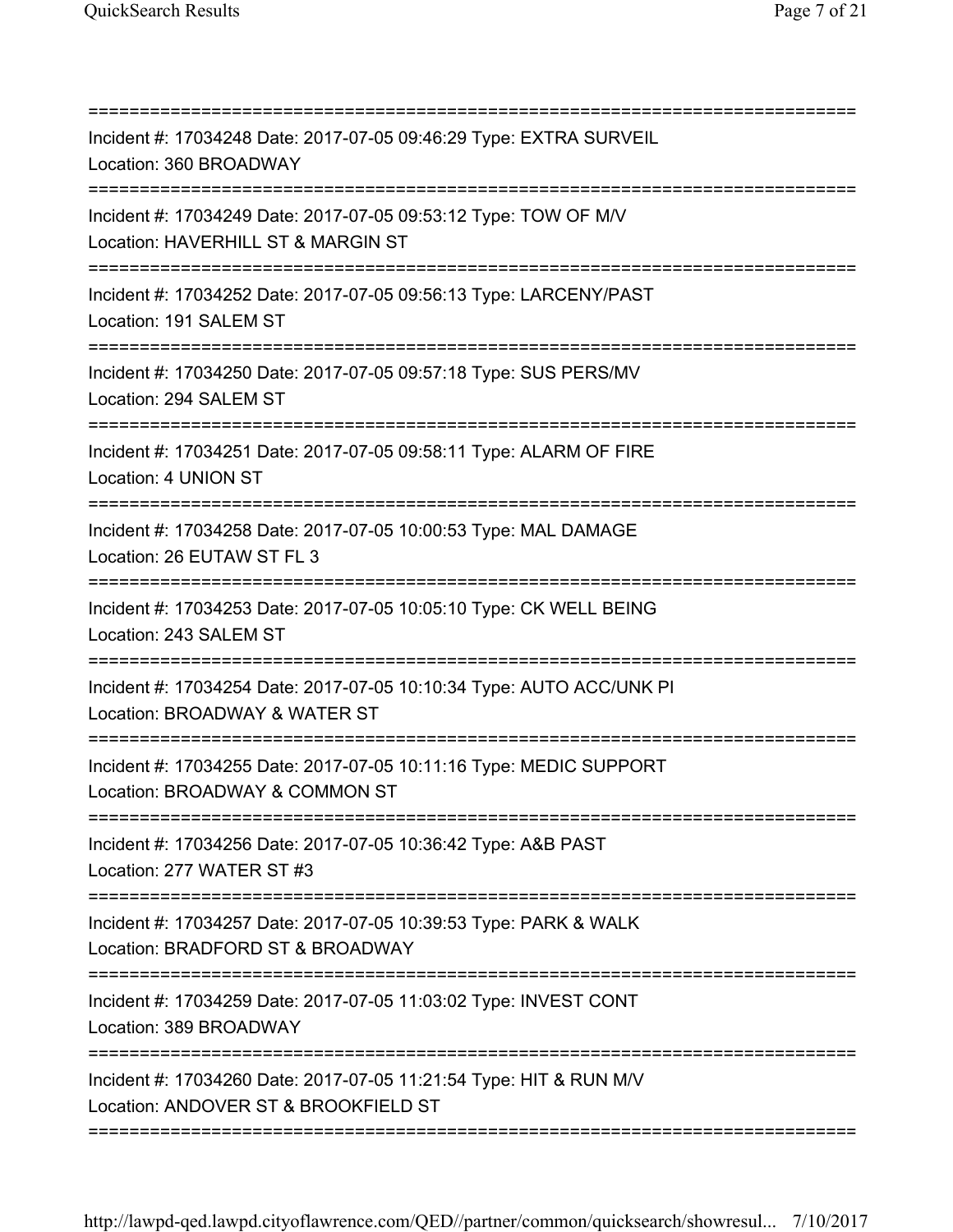| Incident #: 17034261 Date: 2017-07-05 11:30:00 Type: VIO CITY ORD<br>Location: 15 BAY STATE RD                                          |
|-----------------------------------------------------------------------------------------------------------------------------------------|
| Incident #: 17034262 Date: 2017-07-05 11:36:16 Type: M/V STOP<br>Location: BROADWAY & LOWELL ST                                         |
| Incident #: 17034263 Date: 2017-07-05 11:36:50 Type: A&B PAST<br>Location: 320 S BROADWAY                                               |
| Incident #: 17034264 Date: 2017-07-05 11:41:03 Type: M/V STOP<br>Location: BOWDOIN ST & S BROADWAY                                      |
| Incident #: 17034265 Date: 2017-07-05 11:43:22 Type: M/V STOP<br>Location: 180 BROADWAY                                                 |
| Incident #: 17034266 Date: 2017-07-05 11:54:05 Type: M/V STOP<br>Location: CORNISH ST & KNOX ST                                         |
| Incident #: 17034267 Date: 2017-07-05 11:58:25 Type: M/V STOP<br>Location: 140 JACKSON ST                                               |
| Incident #: 17034268 Date: 2017-07-05 11:59:49 Type: NEIGHBOR PROB<br>Location: 37 BROOKFIELD ST                                        |
| Incident #: 17034269 Date: 2017-07-05 12:01:50 Type: PARK & WALK<br>Location: BRADFORD ST & BROADWAY                                    |
| Incident #: 17034270 Date: 2017-07-05 12:02:31 Type: EXTRA SURVEIL<br>Location: 60 HILLSIDE AV                                          |
| Incident #: 17034271 Date: 2017-07-05 12:02:57 Type: M/V STOP<br>Location: GROTON ST & S BROADWAY                                       |
| Incident #: 17034275 Date: 2017-07-05 12:04:34 Type: HIT & RUN M/V<br>Location: ANDOVER ST & BROOKFIELD ST<br>:======================== |
| Incident #: 17034273 Date: 2017-07-05 12:05:06 Type: MAL DAMAGE<br>Location: 11 OXFORD ST                                               |
| Incident #: 17034272 Date: 2017-07-05 12:06:54 Type: TOW/REPOSSED                                                                       |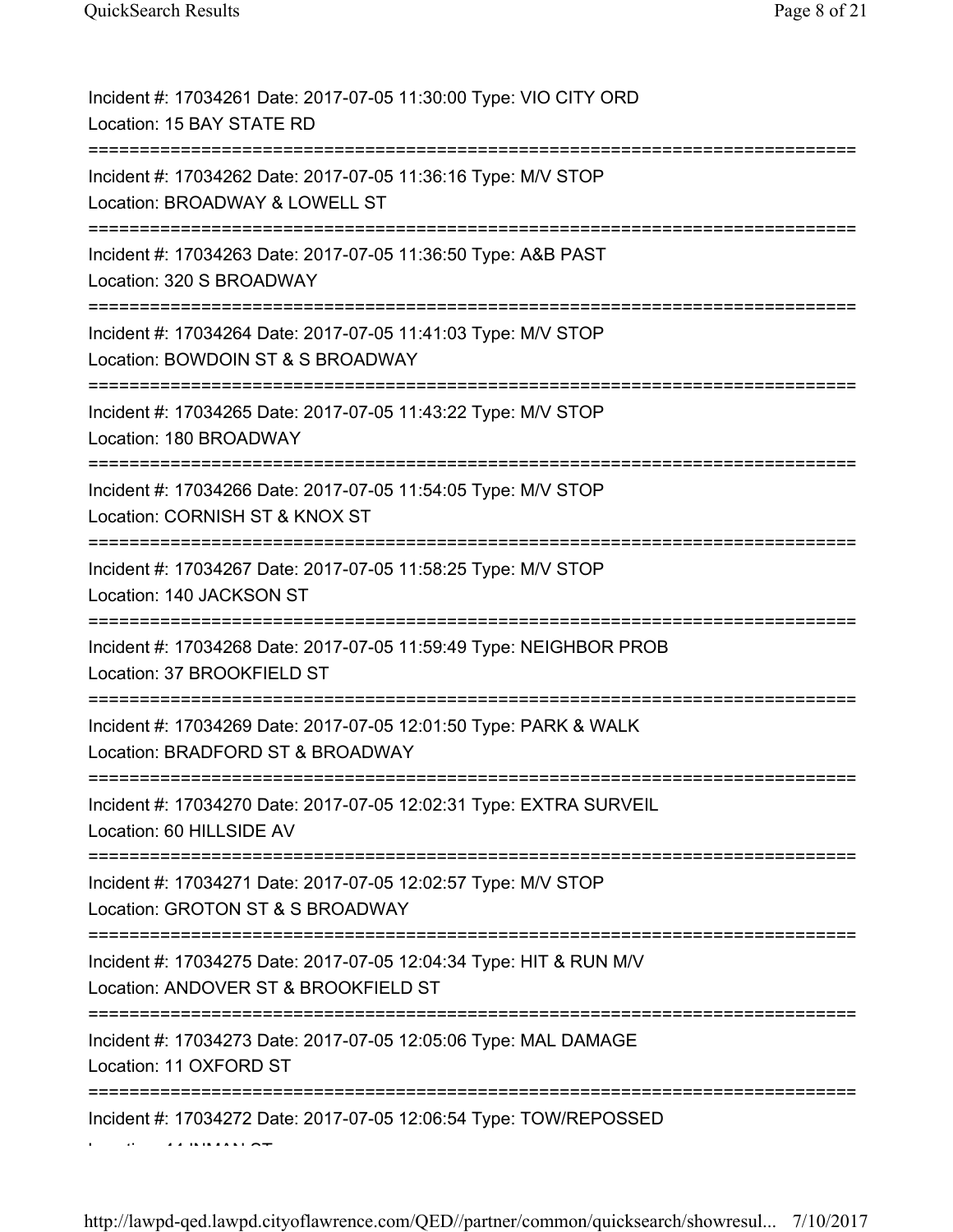| Incident #: 17034274 Date: 2017-07-05 12:09:44 Type: M/V STOP<br>Location: ESSEX ST & RIVERSIDE DR<br>=========================          |
|------------------------------------------------------------------------------------------------------------------------------------------|
| Incident #: 17034276 Date: 2017-07-05 12:20:26 Type: 209A/VIOLATION<br>Location: 15 GROVE ST FL 1<br>=================================== |
| Incident #: 17034277 Date: 2017-07-05 12:24:10 Type: AUTO ACC/PI<br>Location: AMESBURY ST & ESSEX ST                                     |
| Incident #: 17034278 Date: 2017-07-05 12:27:03 Type: M/V STOP<br>Location: LAWRENCE ST & MAPLE ST                                        |
| Incident #: 17034279 Date: 2017-07-05 12:43:51 Type: INVEST CONT<br>Location: 128 LAWRENCE ST                                            |
| Incident #: 17034280 Date: 2017-07-05 12:44:59 Type: ANIMAL COMPL<br>Location: 35 BERESFORD ST                                           |
| Incident #: 17034281 Date: 2017-07-05 12:54:45 Type: SUS PERS/MV<br>Location: 360 BROADWAY                                               |
| Incident #: 17034282 Date: 2017-07-05 13:01:17 Type: M/V STOP<br>Location: 182 CANAL ST                                                  |
| Incident #: 17034283 Date: 2017-07-05 13:21:37 Type: M/V STOP<br>Location: AVON ST & E HAVERHILL ST                                      |
| Incident #: 17034285 Date: 2017-07-05 13:43:12 Type: LOST PROPERTY<br>Location: 117 WILLOW ST                                            |
| Incident #: 17034284 Date: 2017-07-05 13:47:13 Type: NEIGHBOR PROB<br>Location: 7 HAMLET ST                                              |
| Incident #: 17034286 Date: 2017-07-05 13:53:03 Type: M/V STOP<br>Location: 420 COMMON ST                                                 |
| Incident #: 17034287 Date: 2017-07-05 14:03:06 Type: M/V STOP<br>Location: COMMON ST & JACKSON ST                                        |

===========================================================================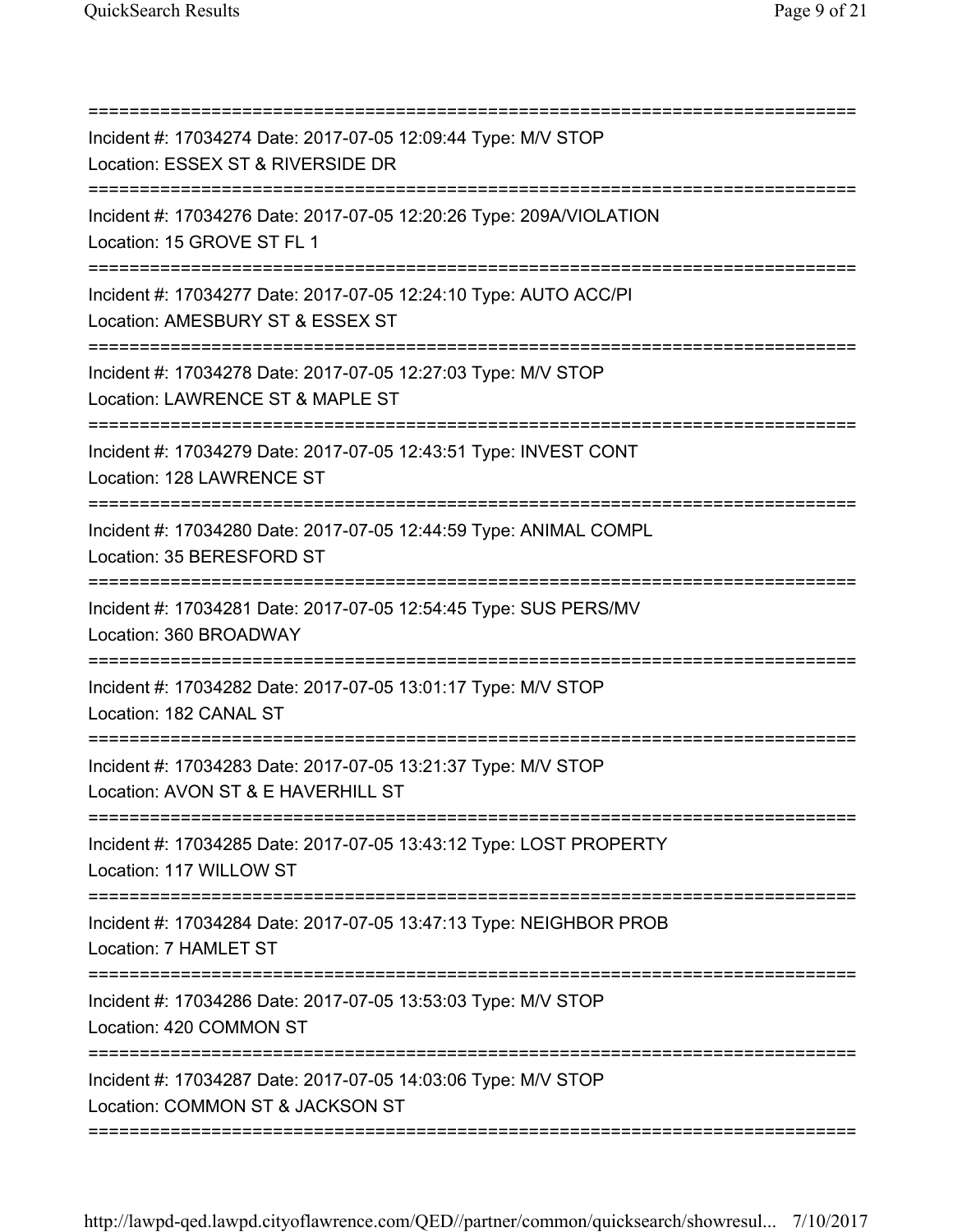| Incident #: 17034288 Date: 2017-07-05 14:07:14 Type: M/V STOP<br>Location: BERKELEY ST & JACKSON ST                                           |
|-----------------------------------------------------------------------------------------------------------------------------------------------|
| Incident #: 17034289 Date: 2017-07-05 14:07:52 Type: ABAND MV<br>Location: ABBOTT ST ALLEY                                                    |
| Incident #: 17034290 Date: 2017-07-05 14:20:46 Type: SPECIAL CHECK<br>Location: 360 BROADWAY                                                  |
| Incident #: 17034291 Date: 2017-07-05 14:21:05 Type: AUTO ACC/PI<br>Location: MARKET ST & OSGOOD ST<br>====================================== |
| Incident #: 17034292 Date: 2017-07-05 14:23:16 Type: 209A/SERVE<br>Location: 96 CROSS ST                                                      |
| Incident #: 17034293 Date: 2017-07-05 14:23:35 Type: SUS PERS/MV<br>Location: 75 AVON ST<br>================================                  |
| Incident #: 17034294 Date: 2017-07-05 14:26:50 Type: 209A/SERVE<br>Location: 280 BROADWAY                                                     |
| Incident #: 17034295 Date: 2017-07-05 14:30:45 Type: INVESTIGATION<br>Location: 90 LOWELL ST                                                  |
| Incident #: 17034296 Date: 2017-07-05 14:33:42 Type: 209A/SERVE<br>Location: 154 BROADWAY                                                     |
| Incident #: 17034297 Date: 2017-07-05 14:35:05 Type: M/V STOP<br>Location: 36 MELROSE ST                                                      |
| Incident #: 17034298 Date: 2017-07-05 14:35:58 Type: DISTURBANCE<br>Location: 30 CHESTNUT ST                                                  |
| Incident #: 17034299 Date: 2017-07-05 14:39:38 Type: M/V STOP<br>Location: BERKELEY ST & JACKSON ST                                           |
| Incident #: 17034300 Date: 2017-07-05 14:44:25 Type: M/V STOP<br>Location: 180 JACKSON ST                                                     |
| Incident #: 17034301 Date: 2017-07-05 14:46:52 Type: HIT & RUN M/V                                                                            |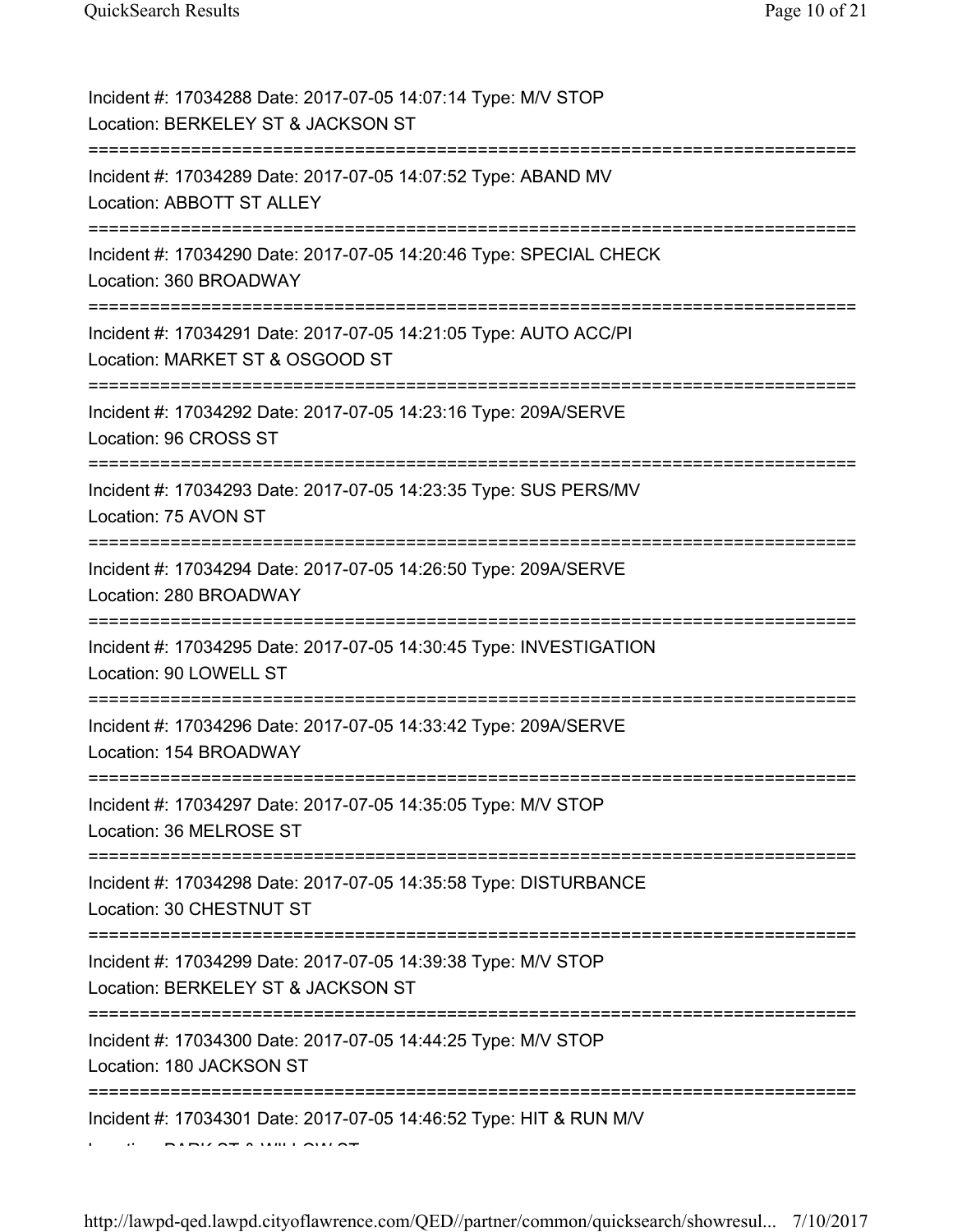| Incident #: 17034302 Date: 2017-07-05 14:53:26 Type: LARCENY/PAST<br>Location: 50 HIGH ST                                 |
|---------------------------------------------------------------------------------------------------------------------------|
| Incident #: 17034304 Date: 2017-07-05 14:56:03 Type: AUTO ACC/NO PI<br>Location: 57 OAK ST                                |
| Incident #: 17034303 Date: 2017-07-05 14:56:16 Type: M/V STOP<br>Location: AMESBURY ST & ESSEX ST                         |
| Incident #: 17034305 Date: 2017-07-05 15:01:12 Type: M/V STOP<br>Location: 184 BRUCE ST<br>============================== |
| Incident #: 17034306 Date: 2017-07-05 15:03:05 Type: 209A/SERVE<br>Location: 386 MARKET ST                                |
| Incident #: 17034307 Date: 2017-07-05 15:07:25 Type: SUS PERS/MV<br>Location: S UNION ST & SALEM ST                       |
| Incident #: 17034308 Date: 2017-07-05 15:09:04 Type: M/V STOP<br>Location: BROADWAY & LOWELL ST                           |
| Incident #: 17034309 Date: 2017-07-05 15:16:02 Type: 209A/SERVE<br>Location: 8 SPRINGFIELD ST                             |
| Incident #: 17034310 Date: 2017-07-05 15:19:15 Type: ABAND MV<br>Location: 66 COOLIDGE ST                                 |
| Incident #: 17034311 Date: 2017-07-05 15:22:30 Type: SUS PERS/MV<br>Location: 77 S UNION ST                               |
| Incident #: 17034312 Date: 2017-07-05 15:27:32 Type: CK WELL BEING<br>Location: 226 OSGOOD ST                             |
| Incident #: 17034313 Date: 2017-07-05 15:32:35 Type: M/V STOP<br>Location: LORING ST & MARKET ST                          |
| Incident #: 17034314 Date: 2017-07-05 15:35:11 Type: M/V STOP<br>Location: LORING ST & MARKET ST                          |
|                                                                                                                           |

http://lawpd-qed.lawpd.cityoflawrence.com/QED//partner/common/quicksearch/showresul... 7/10/2017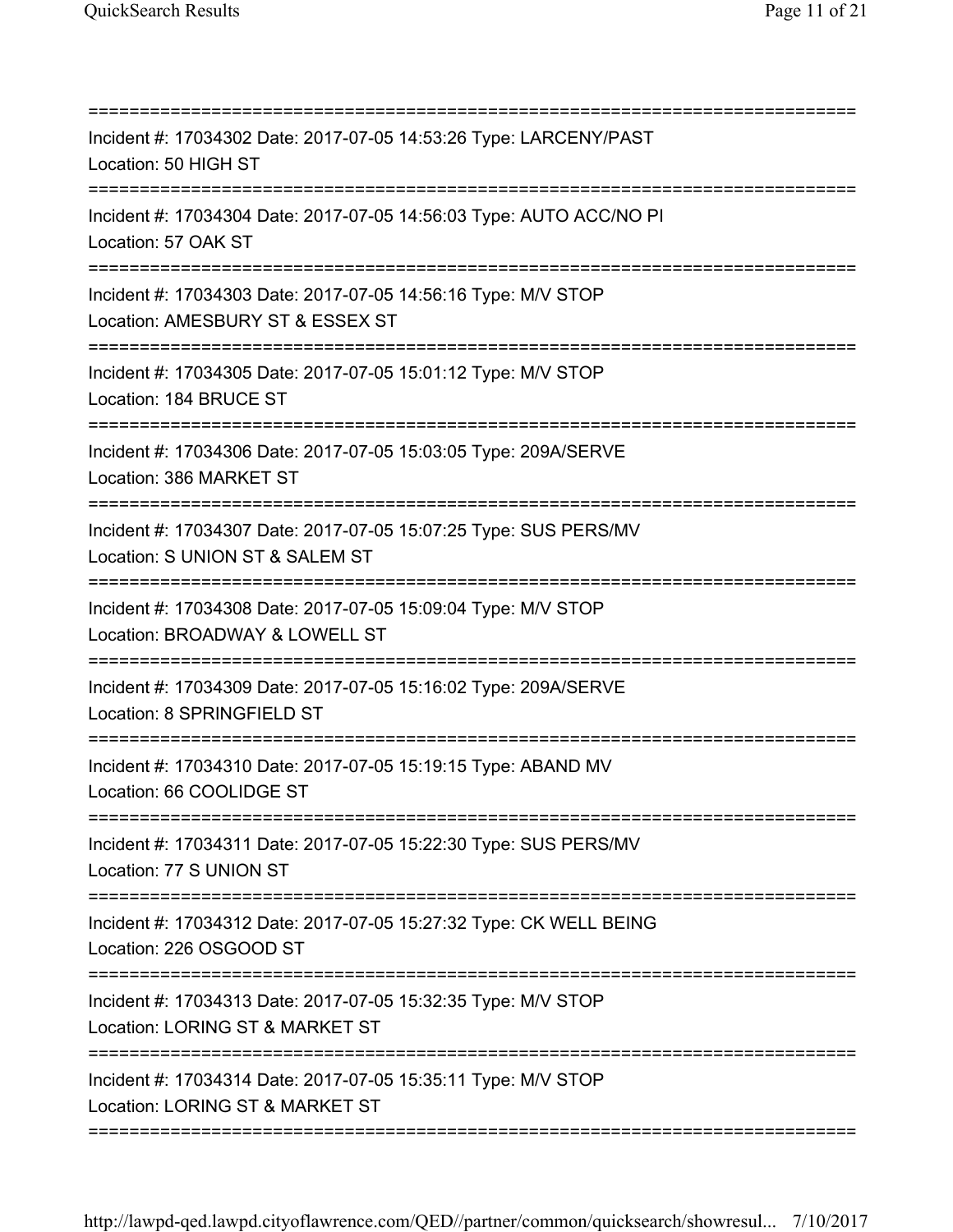| Incident #: 17034315 Date: 2017-07-05 15:40:41 Type: M/V STOP<br>Location: OSGOOD ST & SALEM ST                                 |
|---------------------------------------------------------------------------------------------------------------------------------|
| Incident #: 17034316 Date: 2017-07-05 15:41:39 Type: INVESTIGATION<br><b>Location: WEST PARK TRACK</b>                          |
| Incident #: 17034317 Date: 2017-07-05 15:46:26 Type: M/V STOP<br>Location: MARKET ST & LORING ST                                |
| Incident #: 17034318 Date: 2017-07-05 15:58:14 Type: M/V STOP<br>Location: 197 ESSEX ST                                         |
| Incident #: 17034321 Date: 2017-07-05 16:01:28 Type: HIT & RUN M/V<br>Location: ESSEX ST & JACKSON ST                           |
| Incident #: 17034319 Date: 2017-07-05 16:03:06 Type: M/V STOP<br>Location: BROADWAY & LOWELL ST                                 |
| Incident #: 17034320 Date: 2017-07-05 16:03:22 Type: M/V STOP<br>Location: ESSEX ST & LAWRENCE ST                               |
| Incident #: 17034322 Date: 2017-07-05 16:12:06 Type: M/V STOP<br>Location: BROADWAY & LOWELL ST                                 |
| Incident #: 17034323 Date: 2017-07-05 16:12:19 Type: M/V STOP<br>Location: MERRIMACK ST & PARKER ST                             |
| Incident #: 17034324 Date: 2017-07-05 16:13:46 Type: M/V STOP<br><b>Location: CENTRAL BRIDGE</b>                                |
| Incident #: 17034325 Date: 2017-07-05 16:16:51 Type: MV/BLOCKING<br>Location: 370 S UNION ST                                    |
| Incident #: 17034326 Date: 2017-07-05 16:23:24 Type: M/V STOP<br>Location: LORING ST & SHAWSHEEN RD                             |
| =======================<br>Incident #: 17034327 Date: 2017-07-05 16:29:47 Type: M/V STOP<br>Location: GREENFIELD ST & LORING ST |
| Incident #: 17034328 Date: 2017-07-05 16:36:08 Type: M/V STOP                                                                   |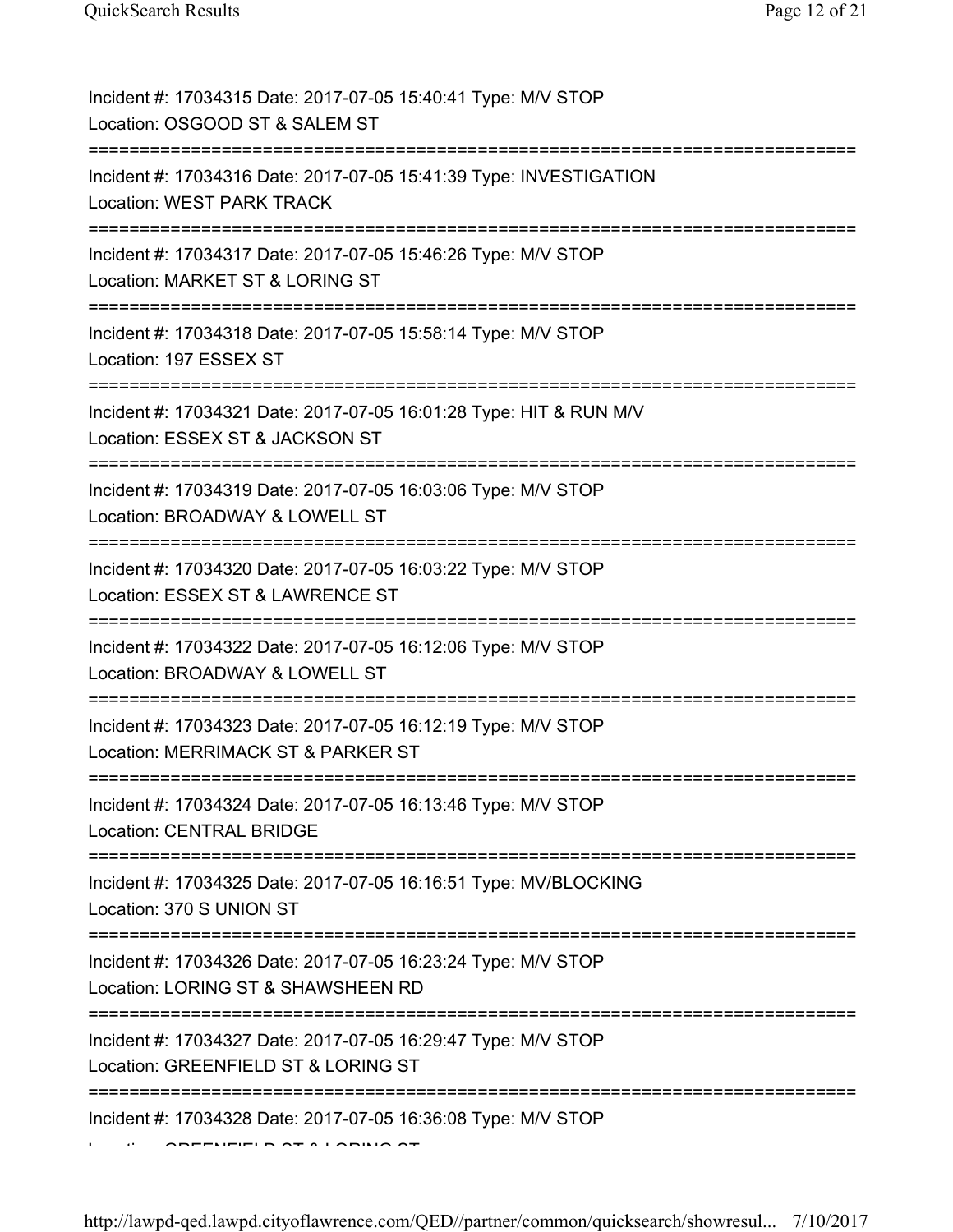| Incident #: 17034329 Date: 2017-07-05 16:53:38 Type: ALARM/BURG<br>Location: LAWRENCE HERITAGE STATE PARK / 1 JACKSON ST                            |
|-----------------------------------------------------------------------------------------------------------------------------------------------------|
| Incident #: 17034330 Date: 2017-07-05 16:57:49 Type: M/V STOP<br>Location: BERKELEY ST & JACKSON ST<br>------------------------------               |
| Incident #: 17034331 Date: 2017-07-05 17:03:31 Type: M/V STOP<br>Location: 288 JACKSON ST                                                           |
| Incident #: 17034332 Date: 2017-07-05 17:07:56 Type: M/V STOP<br>Location: 113 BERKELEY ST                                                          |
| Incident #: 17034333 Date: 2017-07-05 17:14:18 Type: M/V STOP<br>Location: 113 BERKELEY ST                                                          |
| Incident #: 17034334 Date: 2017-07-05 17:16:43 Type: SUS PERS/MV<br>Location: WESLEY ST & WILLIAM ST                                                |
| Incident #: 17034335 Date: 2017-07-05 17:19:23 Type: HIT & RUN M/V<br>Location: 112 MARSTON ST                                                      |
| Incident #: 17034336 Date: 2017-07-05 17:20:48 Type: M/V STOP<br>Location: ANDOVER ST & S BROADWAY                                                  |
| Incident #: 17034337 Date: 2017-07-05 17:24:13 Type: M/V STOP<br>Location: S BROADWAY & WEARE ST                                                    |
| Incident #: 17034338 Date: 2017-07-05 17:25:03 Type: M/V STOP<br>Location: S BROADWAY & WEARE ST                                                    |
| Incident #: 17034340 Date: 2017-07-05 17:27:00 Type: M/V STOP<br>Location: S BROADWAY & WEARE ST                                                    |
| ======================<br>,,,,,,,,,,,,,,<br>Incident #: 17034339 Date: 2017-07-05 17:27:09 Type: AUTO ACC/NO PI<br>Location: LEXINGTON ST & PARK ST |
| Incident #: 17034341 Date: 2017-07-05 17:29:04 Type: M/V STOP<br>Location: 432 S BROADWAY                                                           |

===========================================================================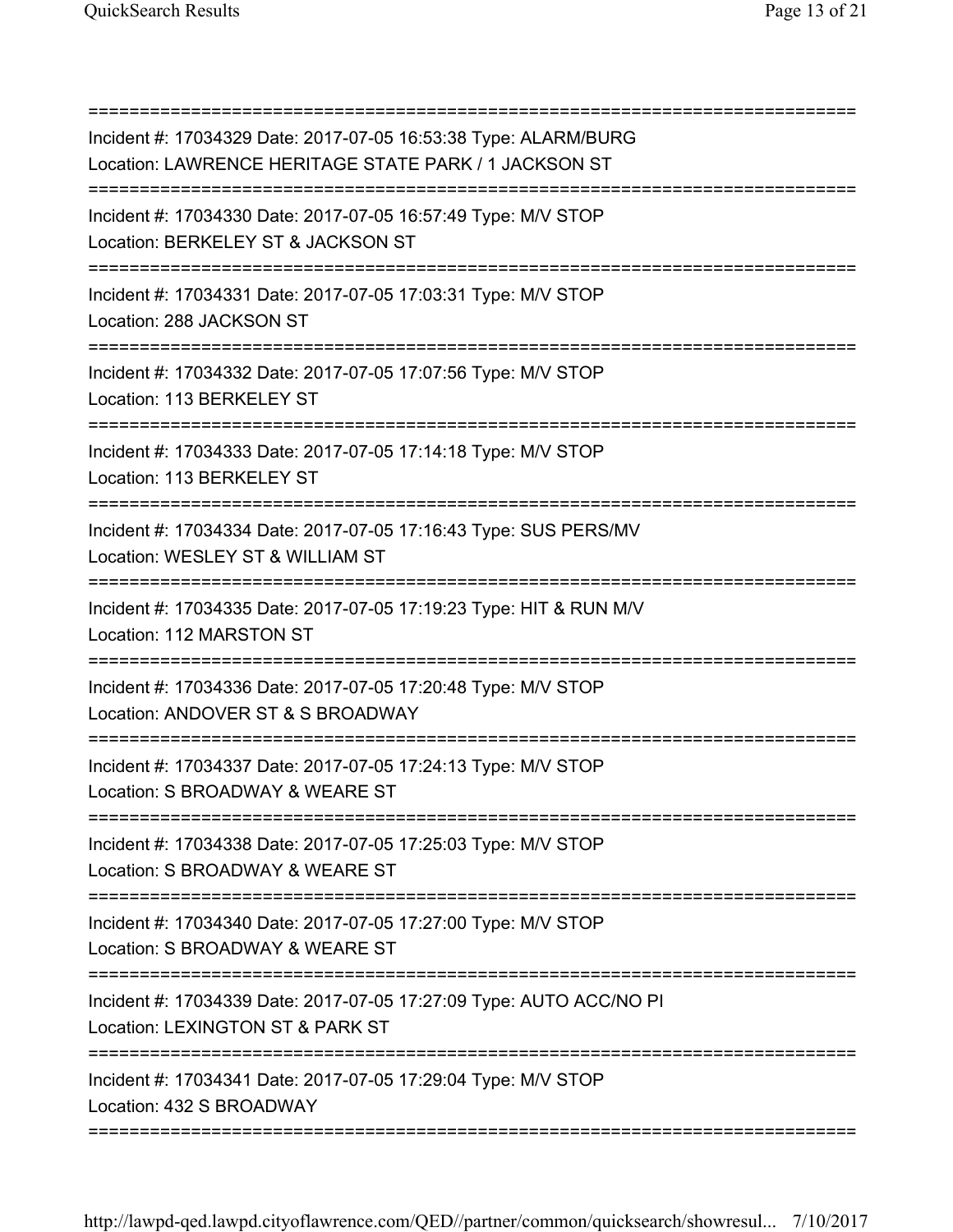| Incident #: 17034342 Date: 2017-07-05 17:32:29 Type: M/V STOP<br>Location: S BROADWAY & WEARE ST                                                |
|-------------------------------------------------------------------------------------------------------------------------------------------------|
| Incident #: 17034343 Date: 2017-07-05 17:33:20 Type: M/V STOP<br>Location: 432 S BROADWAY                                                       |
| Incident #: 17034344 Date: 2017-07-05 17:35:30 Type: M/V STOP<br>Location: FERGUSON ST & S BROADWAY                                             |
| Incident #: 17034345 Date: 2017-07-05 17:40:40 Type: M/V STOP<br>Location: 64 SALEM ST                                                          |
| Incident #: 17034346 Date: 2017-07-05 17:40:56 Type: M/V STOP<br>Location: S BROADWAY & WEARE ST                                                |
| Incident #: 17034347 Date: 2017-07-05 17:42:41 Type: M/V STOP<br>Location: FERGUSON ST & S BROADWAY                                             |
| Incident #: 17034348 Date: 2017-07-05 17:42:43 Type: M/V STOP<br>Location: 222 BRUCE ST                                                         |
| Incident #: 17034349 Date: 2017-07-05 17:43:34 Type: M/V STOP<br>Location: 34 SALEM ST                                                          |
| Incident #: 17034350 Date: 2017-07-05 17:46:50 Type: M/V STOP<br>Location: 432 S BROADWAY                                                       |
| Incident #: 17034351 Date: 2017-07-05 17:49:33 Type: M/V STOP<br>Location: BERKELEY ST & KNOX ST<br>==============<br>------------------------- |
| Incident #: 17034352 Date: 2017-07-05 17:49:48 Type: M/V STOP<br>Location: S BROADWAY & WEARE ST                                                |
| Incident #: 17034353 Date: 2017-07-05 17:50:11 Type: M/V STOP<br>Location: OSGOOD ST & SALEM ST                                                 |
| Incident #: 17034354 Date: 2017-07-05 17:50:42 Type: M/V STOP<br>Location: 432 S BROADWAY                                                       |
| Incident #: 17034357 Date: 2017-07-05 17:51:48 Type: KEEP PEACE                                                                                 |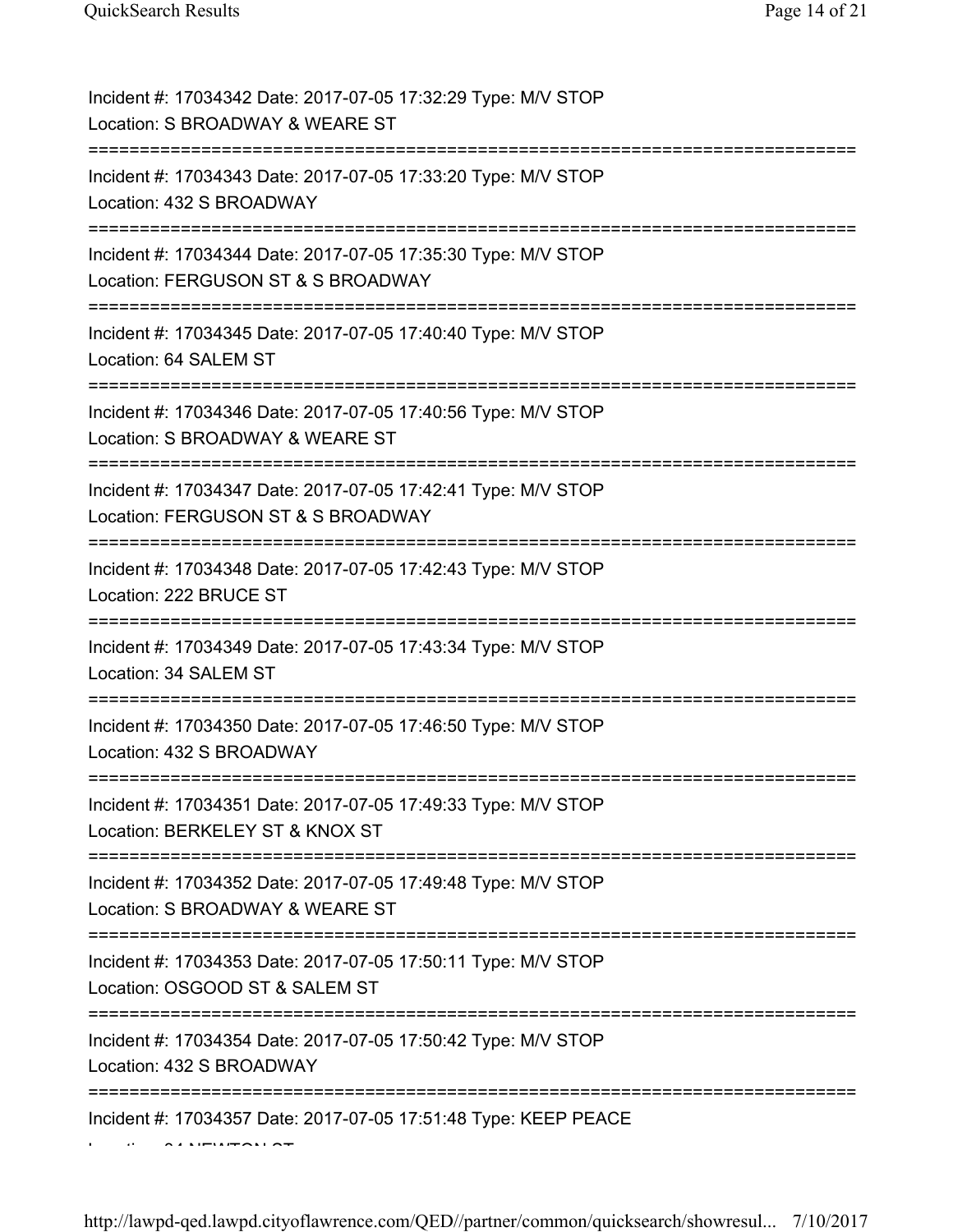| Incident #: 17034355 Date: 2017-07-05 17:52:10 Type: DOMESTIC/PAST<br>Location: 454 RIVERSIDE DR<br>=============================== |
|-------------------------------------------------------------------------------------------------------------------------------------|
| Incident #: 17034356 Date: 2017-07-05 17:52:55 Type: M/V STOP<br>Location: FERGUSON ST & S BROADWAY                                 |
| Incident #: 17034360 Date: 2017-07-05 17:53:43 Type: 209A/VIOLATION<br>Location: 25 BEACONSFIELD ST                                 |
| Incident #: 17034359 Date: 2017-07-05 17:54:10 Type: M/V STOP<br>Location: 77 BERKELEY ST                                           |
| Incident #: 17034358 Date: 2017-07-05 17:54:23 Type: M/V STOP<br>Location: S BROADWAY & S UNION ST EXT                              |
| Incident #: 17034361 Date: 2017-07-05 17:56:00 Type: SUS PERS/MV<br>Location: 42-44 MARBLE AV                                       |
| Incident #: 17034362 Date: 2017-07-05 17:58:21 Type: GENERAL SERV<br>Location: 25 KINGSTON ST                                       |
| Incident #: 17034363 Date: 2017-07-05 18:01:06 Type: M/V STOP<br>Location: 236 BRUCE ST                                             |
| Incident #: 17034364 Date: 2017-07-05 18:01:24 Type: M/V STOP<br>Location: 94 GREENWOOD ST                                          |
| Incident #: 17034365 Date: 2017-07-05 18:02:28 Type: M/V STOP<br>Location: COMMON ST & FRANKLIN ST                                  |
| Incident #: 17034366 Date: 2017-07-05 18:07:11 Type: M/V STOP<br>Location: BERKELEY ST & BRUCE ST                                   |
| Incident #: 17034367 Date: 2017-07-05 18:10:25 Type: M/V STOP<br>Location: 2 MILL ST                                                |
| Incident #: 17034368 Date: 2017-07-05 18:18:10 Type: INVESTIGATION<br>Location: 90 LOWELL ST                                        |
|                                                                                                                                     |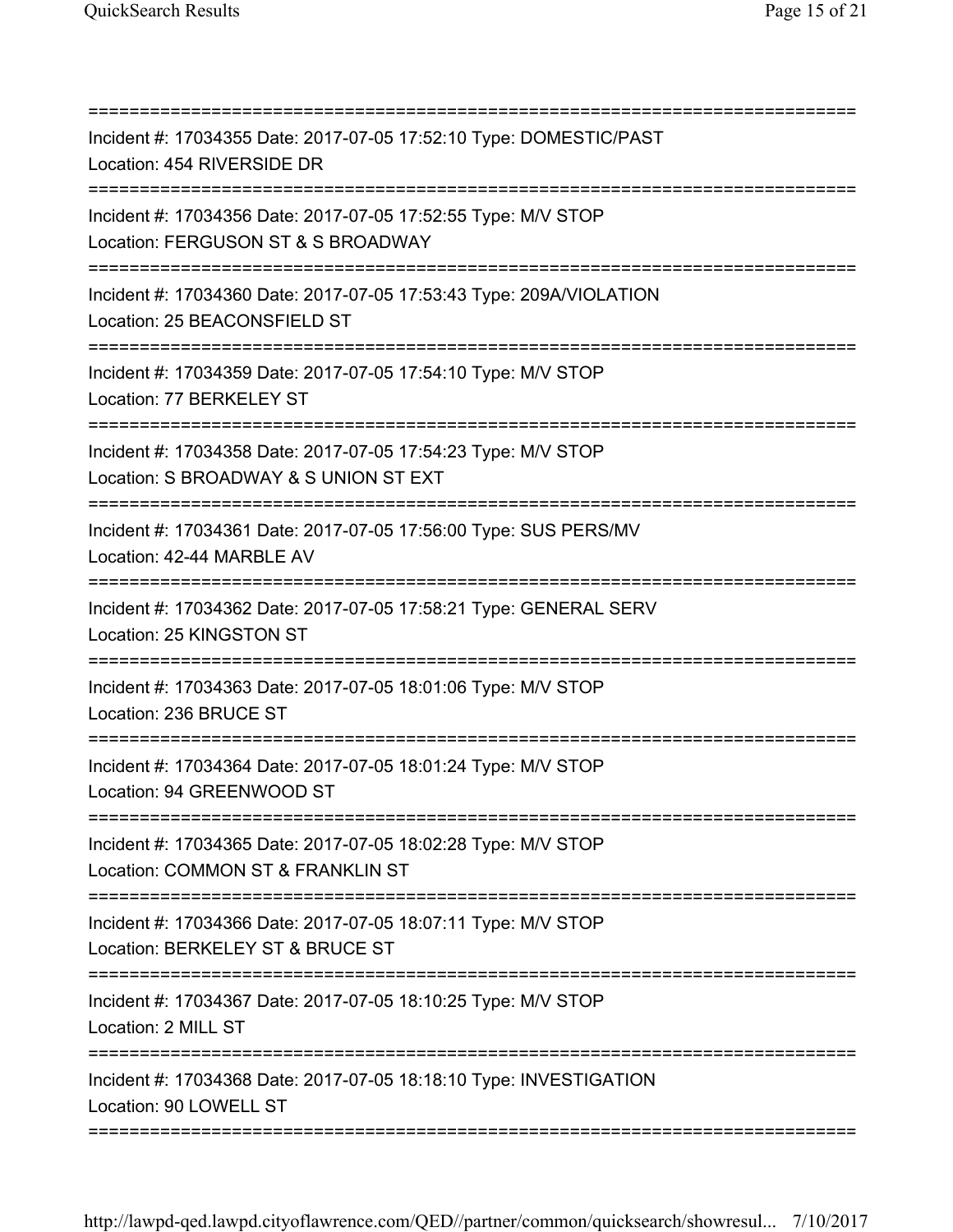| Incident #: 17034369 Date: 2017-07-05 18:19:58 Type: M/V STOP<br>Location: 68 BERKELEY ST              |
|--------------------------------------------------------------------------------------------------------|
| Incident #: 17034370 Date: 2017-07-05 18:25:27 Type: M/V STOP<br>Location: 12 METHUEN ST               |
| Incident #: 17034371 Date: 2017-07-05 18:28:16 Type: MV/BLOCKING<br>Location: LAWRENCE ST & METHUEN ST |
| Incident #: 17034372 Date: 2017-07-05 18:30:16 Type: MV/BLOCKING<br>Location: 208 ABBOTT ST            |
| Incident #: 17034373 Date: 2017-07-05 18:35:36 Type: NOISE ORD<br>Location: E HAVERHILL ST & ELM ST    |
| Incident #: 17034374 Date: 2017-07-05 18:42:07 Type: M/V STOP<br>Location: ALMA ST & MYRTLE ST         |
| Incident #: 17034375 Date: 2017-07-05 18:50:24 Type: M/V STOP<br>Location: 360 BROADWAY                |
| Incident #: 17034376 Date: 2017-07-05 18:54:33 Type: MEDIC SUPPORT<br>Location: 360 BROADWAY           |
| Incident #: 17034377 Date: 2017-07-05 19:17:06 Type: M/V STOP<br>Location: 165 CRAWFORD ST             |
| Incident #: 17034378 Date: 2017-07-05 19:30:37 Type: FIRE WORKS<br>Location: 34 SHAW ST                |
| Incident #: 17034379 Date: 2017-07-05 19:37:43 Type: M/V STOP<br>Location: CAMBRIDGE ST & PHILLIPS ST  |
| Incident #: 17034380 Date: 2017-07-05 19:48:33 Type: M/V STOP<br>Location: LAWRENCE ST & SARATOGA ST   |
| Incident #: 17034381 Date: 2017-07-05 19:49:57 Type: FIRE WORKS<br>Location: ABBOTT ST & OSGOOD ST     |
| Incident #: 17034382 Date: 2017-07-05 19:58:07 Type: ALARM/BURG                                        |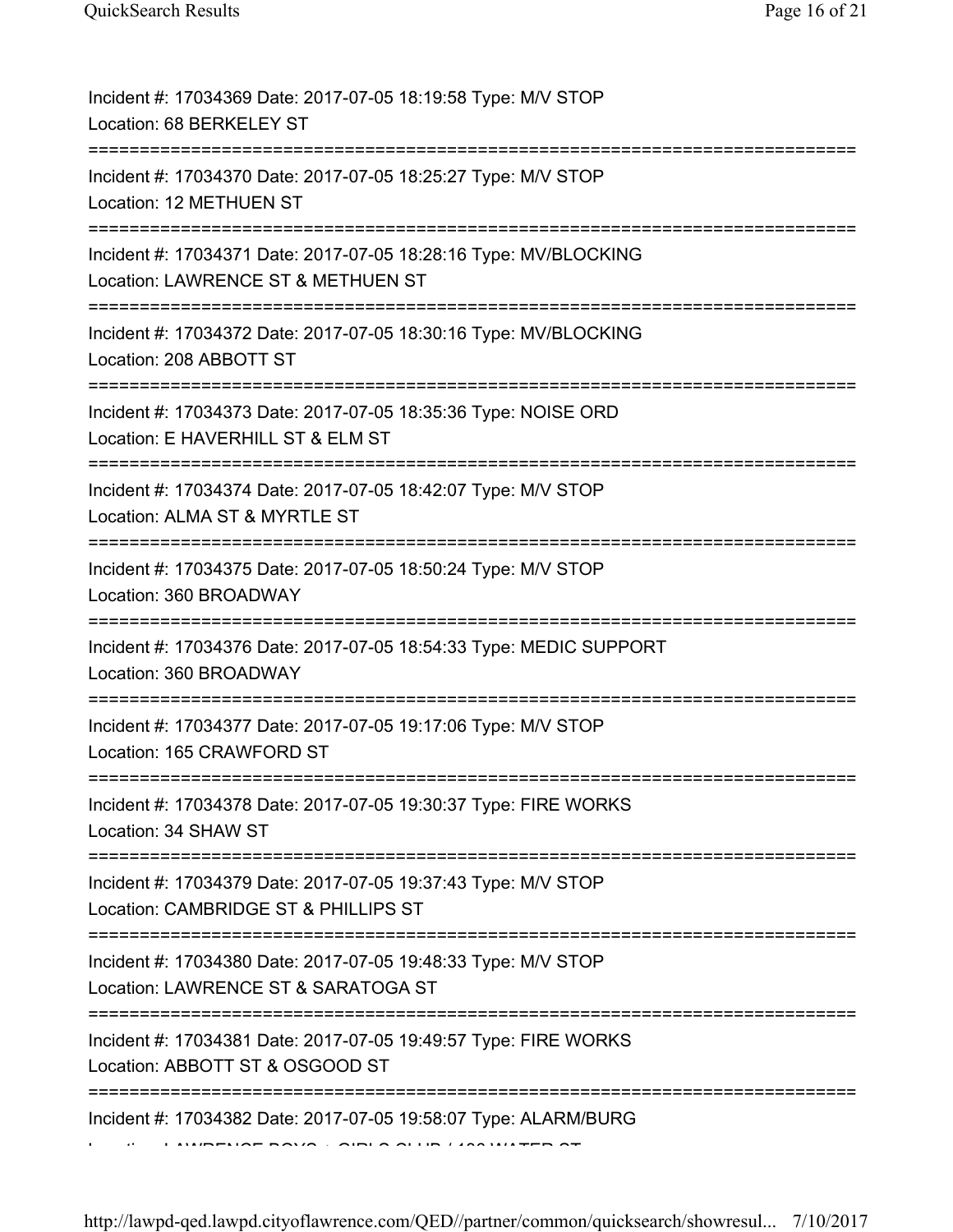| Incident #: 17034383 Date: 2017-07-05 19:59:09 Type: M/V STOP<br>Location: PLEASANT ST & SPRING ST                                              |
|-------------------------------------------------------------------------------------------------------------------------------------------------|
| Incident #: 17034384 Date: 2017-07-05 20:00:29 Type: NOISE ORD<br>Location: BROOK ST & UNION ST                                                 |
| Incident #: 17034386 Date: 2017-07-05 20:07:49 Type: UNWANTEDGUEST<br>Location: 42-44 MARBLE AV                                                 |
| Incident #: 17034385 Date: 2017-07-05 20:08:12 Type: M/V STOP<br>Location: CLADDAGH PUB / 399 CANAL ST                                          |
| Incident #: 17034387 Date: 2017-07-05 20:11:16 Type: LARCENY/PAST<br>Location: 27 BOSTON ST                                                     |
| ======================================<br>Incident #: 17034388 Date: 2017-07-05 20:15:24 Type: WARRANT SERVE<br><b>Location: PEMBERTON PARK</b> |
| ===================================<br>Incident #: 17034389 Date: 2017-07-05 20:19:43 Type: GENERAL SERV<br>Location: ANDOVER ST & BEACON ST    |
| Incident #: 17034390 Date: 2017-07-05 20:20:09 Type: MEDIC SUPPORT<br>Location: 16 CHESTNUT ST                                                  |
| Incident #: 17034391 Date: 2017-07-05 20:35:25 Type: FIGHT<br>Location: 269 JACKSON ST                                                          |
| Incident #: 17034392 Date: 2017-07-05 20:38:57 Type: SUICIDE ATTEMPT<br>Location: 77 WHITE ST FL 1                                              |
| Incident #: 17034393 Date: 2017-07-05 20:41:03 Type: MEDIC SUPPORT<br>Location: 2 WASHINGTON WY                                                 |
| Incident #: 17034394 Date: 2017-07-05 20:48:22 Type: ALARM/BURG<br>Location: JUAN CARLOS MARKET / 334 LAWRENCE ST                               |
| Incident #: 17034395 Date: 2017-07-05 20:50:34 Type: NOISE ORD<br>Location: 21 E HAVERHILL ST                                                   |

===========================================================================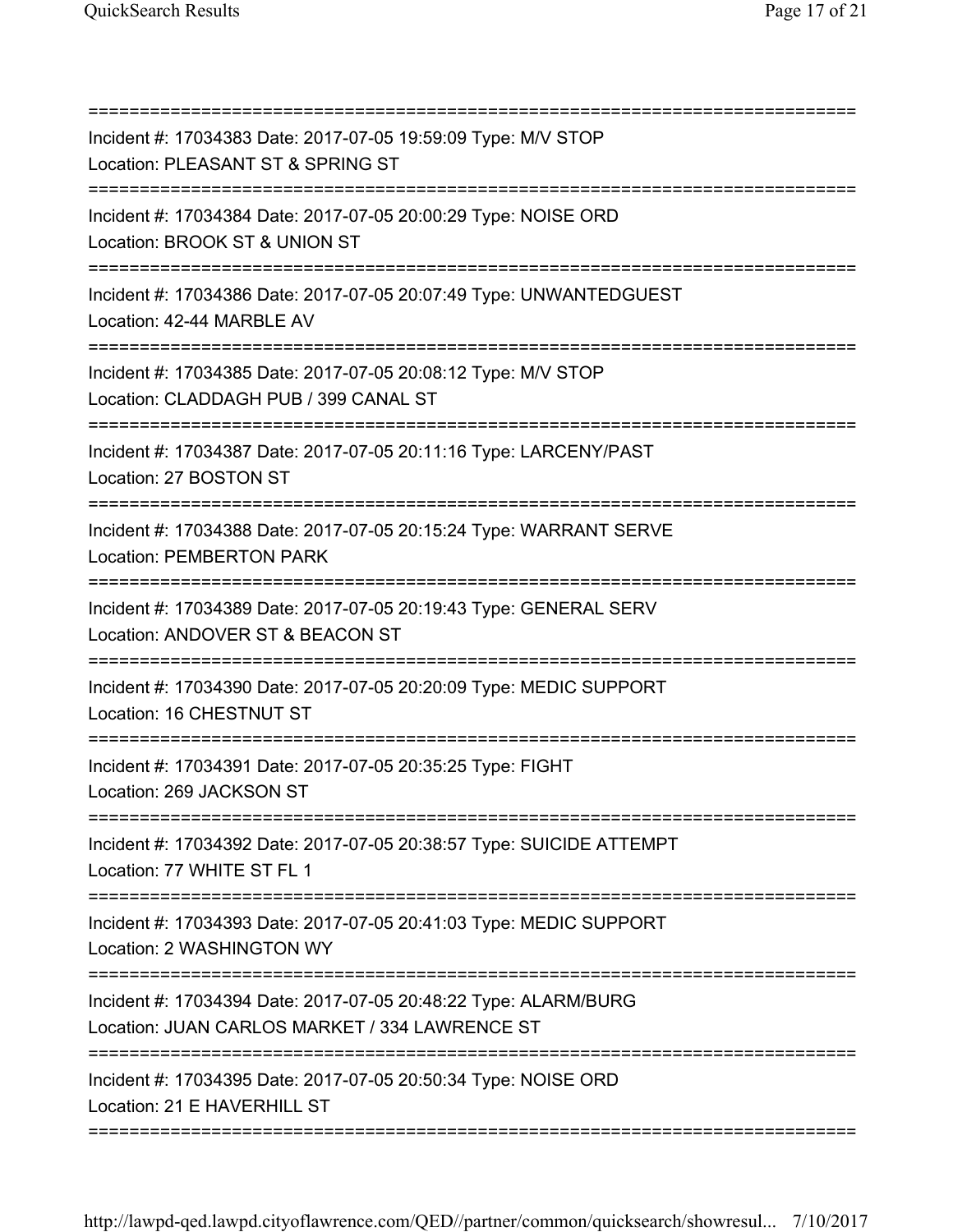| Incident #: 17034397 Date: 2017-07-05 20:53:15 Type: FIGHT<br>Location: 132 BEACON AV                                                                              |
|--------------------------------------------------------------------------------------------------------------------------------------------------------------------|
| Incident #: 17034396 Date: 2017-07-05 20:54:04 Type: M/V STOP<br>Location: METHUEN ST & MILL ST                                                                    |
| Incident #: 17034398 Date: 2017-07-05 20:57:34 Type: TRESPASSING<br>Location: HIGGINS STATE POOL / 180 CRAWFORD ST                                                 |
| Incident #: 17034399 Date: 2017-07-05 20:58:17 Type: SUICIDE ATTEMPT<br>Location: 530 BROADWAY<br>;=====================================<br>====================== |
| Incident #: 17034400 Date: 2017-07-05 21:07:01 Type: FIRE WORKS<br>Location: 12 PHILLIPS ST                                                                        |
| Incident #: 17034401 Date: 2017-07-05 21:10:07 Type: NOISE ORD<br>Location: 232 BAILEY ST                                                                          |
| Incident #: 17034402 Date: 2017-07-05 21:15:34 Type: NEIGHBOR PROB<br>Location: 39 SPRINGFIELD ST FL 1                                                             |
| Incident #: 17034403 Date: 2017-07-05 21:19:38 Type: FIRE WORKS<br>Location: 100 SAUNDERS ST                                                                       |
| Incident #: 17034404 Date: 2017-07-05 21:26:40 Type: FIRE WORKS<br>Location: 137 E HAVERHILL ST                                                                    |
| Incident #: 17034405 Date: 2017-07-05 21:27:23 Type: MISSING PERS<br>Location: 355 PARK ST #404                                                                    |
| Incident #: 17034406 Date: 2017-07-05 21:27:47 Type: SUS PERS/MV<br>Location: 421 ANDOVER ST                                                                       |
| Incident #: 17034408 Date: 2017-07-05 21:29:57 Type: DISTURBANCE<br>Location: 132 BEACON AV                                                                        |
| Incident #: 17034407 Date: 2017-07-05 21:30:08 Type: FIRE WORKS<br>Location: FLORAL ST & JASPER ST                                                                 |
| Incident #: 17034409 Date: 2017-07-05 21:35:26 Type: 911 HANG UP                                                                                                   |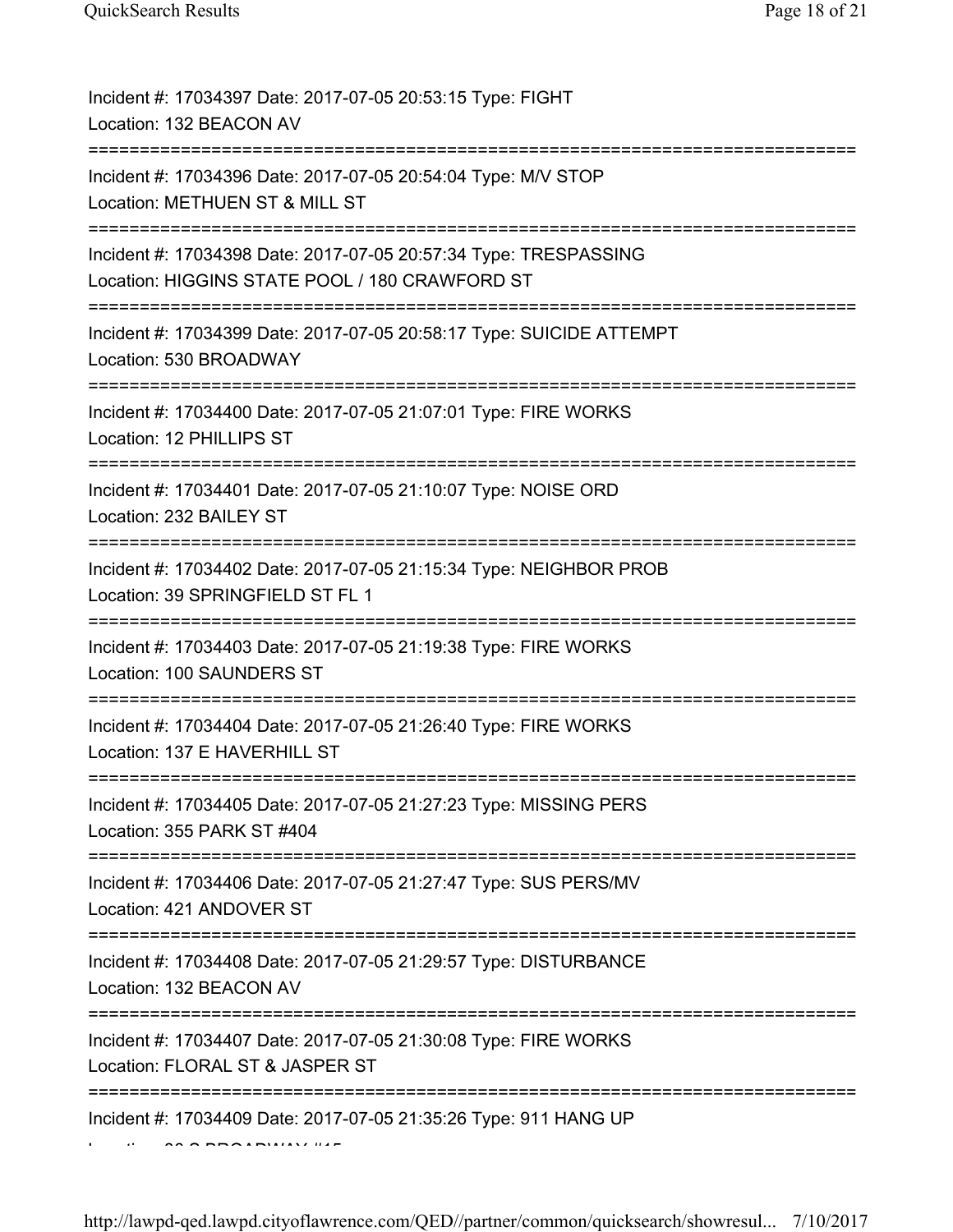| Incident #: 17034410 Date: 2017-07-05 21:41:18 Type: FIRE WORKS<br>Location: LAWRENCE ST & MYRTLE ST                                       |
|--------------------------------------------------------------------------------------------------------------------------------------------|
| Incident #: 17034411 Date: 2017-07-05 21:45:58 Type: FIRE WORKS<br>Location: 53 BRUCE ST                                                   |
| Incident #: 17034412 Date: 2017-07-05 21:58:15 Type: FIRE WORKS<br>Location: ESSEX ST & MARGIN ST                                          |
| Incident #: 17034413 Date: 2017-07-05 22:04:58 Type: NOISE ORD<br>Location: 31 BRUCE ST                                                    |
| Incident #: 17034414 Date: 2017-07-05 22:11:29 Type: FIRE WORKS<br>Location: 2 SARATOGA ST                                                 |
| Incident #: 17034415 Date: 2017-07-05 22:19:58 Type: M/V STOP<br>Location: LAFAYETTE AV & S BROADWAY                                       |
| Incident #: 17034416 Date: 2017-07-05 22:21:51 Type: ANIMAL COMPL<br>Location: 130 COMMON ST                                               |
| :===================================<br>Incident #: 17034417 Date: 2017-07-05 22:23:10 Type: FIRE WORKS<br>Location: EXCHANGE ST & PARK ST |
| Incident #: 17034418 Date: 2017-07-05 22:25:22 Type: FIRE WORKS<br>Location: THORNTON AV & WATER ST                                        |
| Incident #: 17034419 Date: 2017-07-05 22:25:50 Type: FIRE WORKS<br>Location: 169 SALEM ST                                                  |
| Incident #: 17034420 Date: 2017-07-05 22:28:39 Type: FIRE WORKS<br>Location: BASSWOOD ST & STEARNS AV                                      |
| Incident #: 17034421 Date: 2017-07-05 22:34:03 Type: DOMESTIC/PROG<br>Location: 383 HAVERHILL ST                                           |
| Incident #: 17034422 Date: 2017-07-05 22:34:54 Type: GENERAL SERV<br>Location: 16 BEACON ST #5                                             |
|                                                                                                                                            |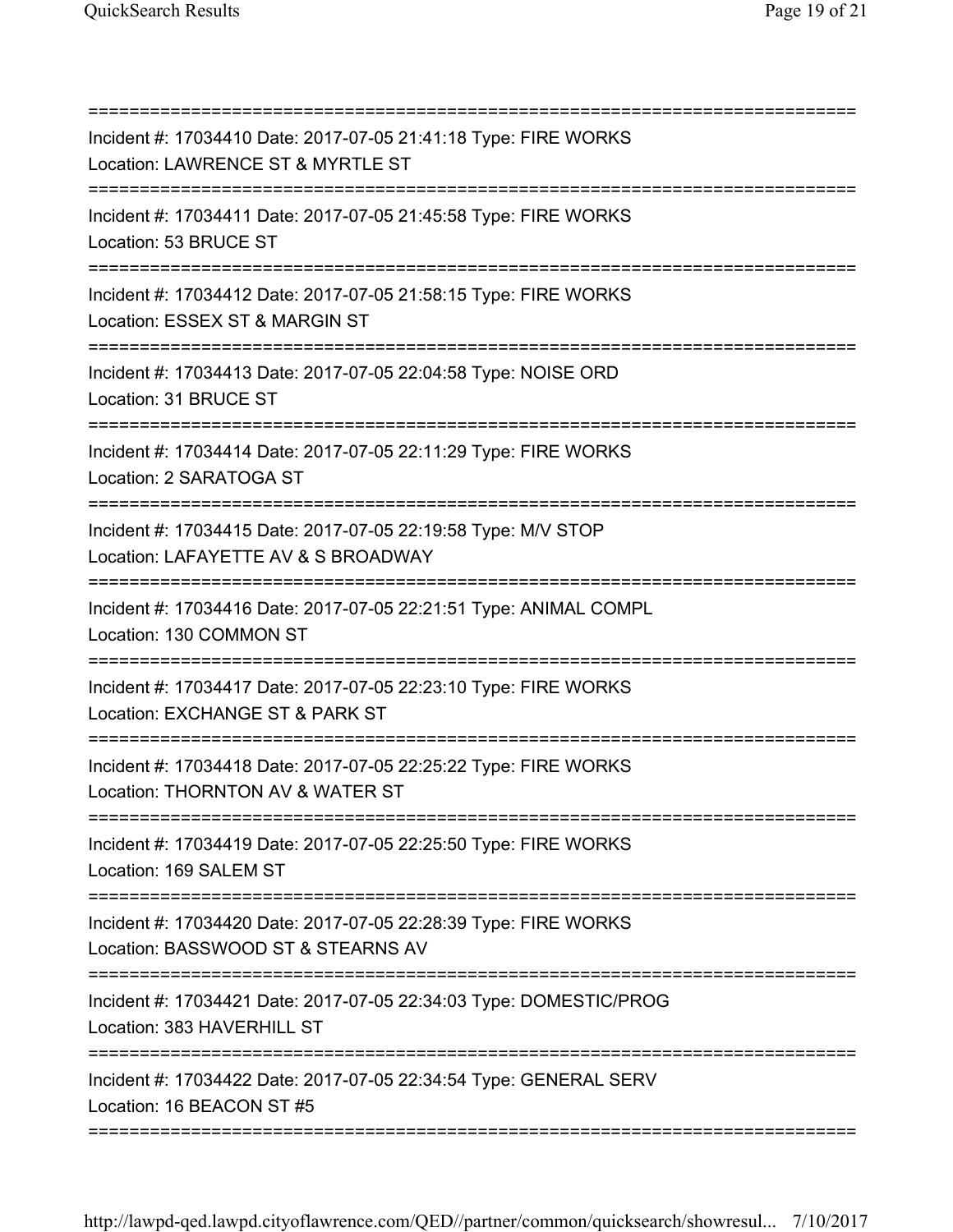| Incident #: 17034423 Date: 2017-07-05 22:40:39 Type: M/V STOP<br>Location: 425 MARKET ST                                                       |
|------------------------------------------------------------------------------------------------------------------------------------------------|
| Incident #: 17034424 Date: 2017-07-05 22:51:52 Type: SUS PERS/MV<br>Location: 64 MELVIN ST                                                     |
| Incident #: 17034425 Date: 2017-07-05 22:55:01 Type: FIRE WORKS<br>Location: FOSTER ST & SPRINGFIELD ST                                        |
| Incident #: 17034426 Date: 2017-07-05 23:03:42 Type: M/V STOP<br>Location: 165 CRAWFORD ST                                                     |
| Incident #: 17034427 Date: 2017-07-05 23:16:02 Type: NOISE ORD<br>Location: BROOK ST & NEWBURY ST<br>======================<br>=============== |
| Incident #: 17034428 Date: 2017-07-05 23:21:11 Type: FIRE WORKS<br>Location: 517 HAMPSHIRE ST                                                  |
| Incident #: 17034429 Date: 2017-07-05 23:24:43 Type: FIRE WORKS<br>Location: ALDER ST & POPLAR ST                                              |
| Incident #: 17034430 Date: 2017-07-05 23:25:55 Type: M/V STOP<br>Location: HAVERHILL ST & JACKSON ST                                           |
| Incident #: 17034431 Date: 2017-07-05 23:26:16 Type: NOISE ORD<br>Location: COMMUNITY AV & PROVIDENCE ST                                       |
| Incident #: 17034432 Date: 2017-07-05 23:26:31 Type: ALARM/BURG<br>Location: POLLO CENTRO / 436 S UNION ST                                     |
| Incident #: 17034433 Date: 2017-07-05 23:34:32 Type: M/V STOP<br>Location: BAILEY ST & FOSTER ST                                               |
| Incident #: 17034434 Date: 2017-07-05 23:37:23 Type: FIRE WORKS<br>Location: 490 HAMPSHIRE ST<br>:====================                         |
| Incident #: 17034435 Date: 2017-07-05 23:44:08 Type: M/V STOP<br>Location: HAVERHILL ST & JACKSON ST                                           |
|                                                                                                                                                |

 $700 \ldots \ldots$